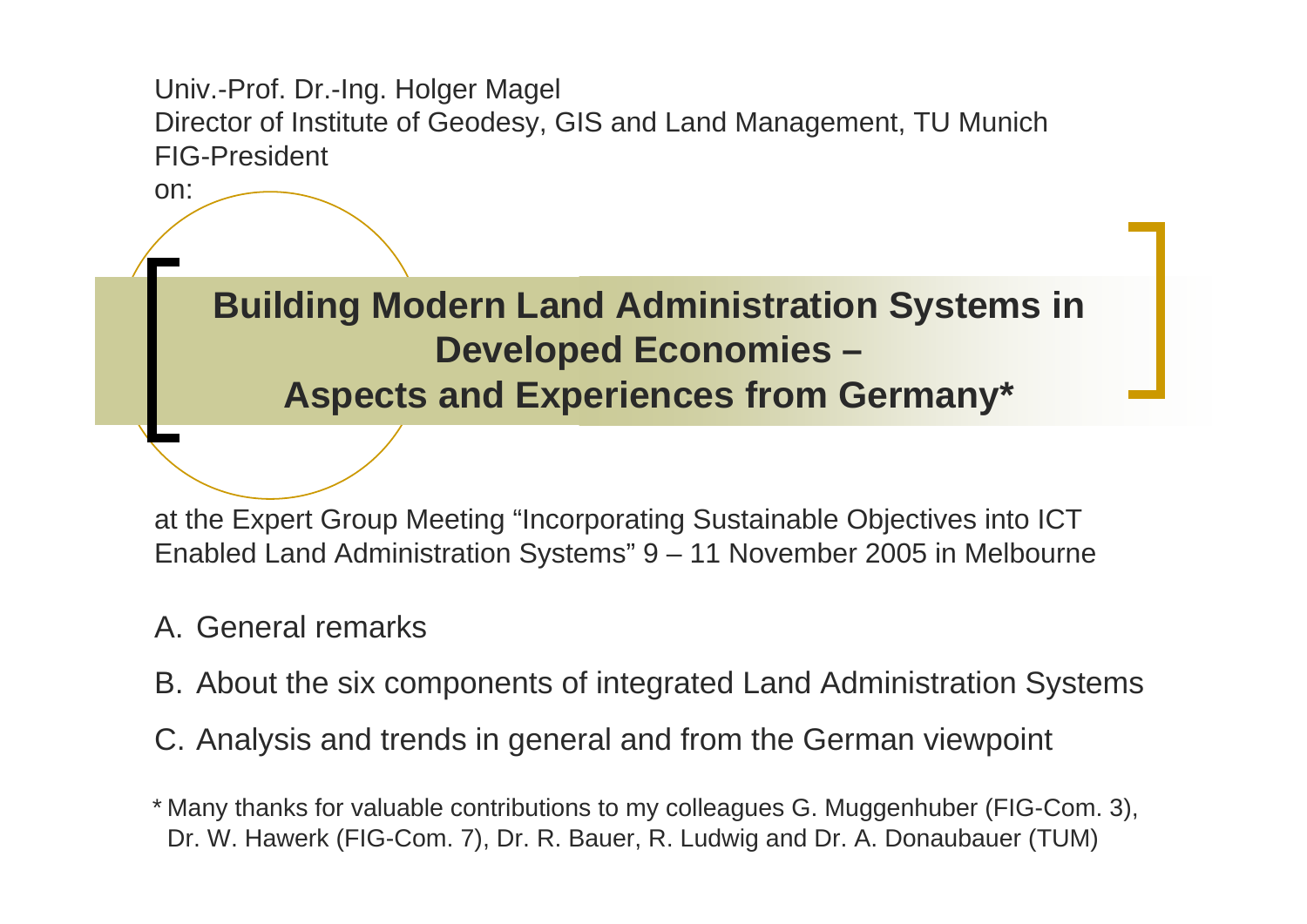# **A. General remarks**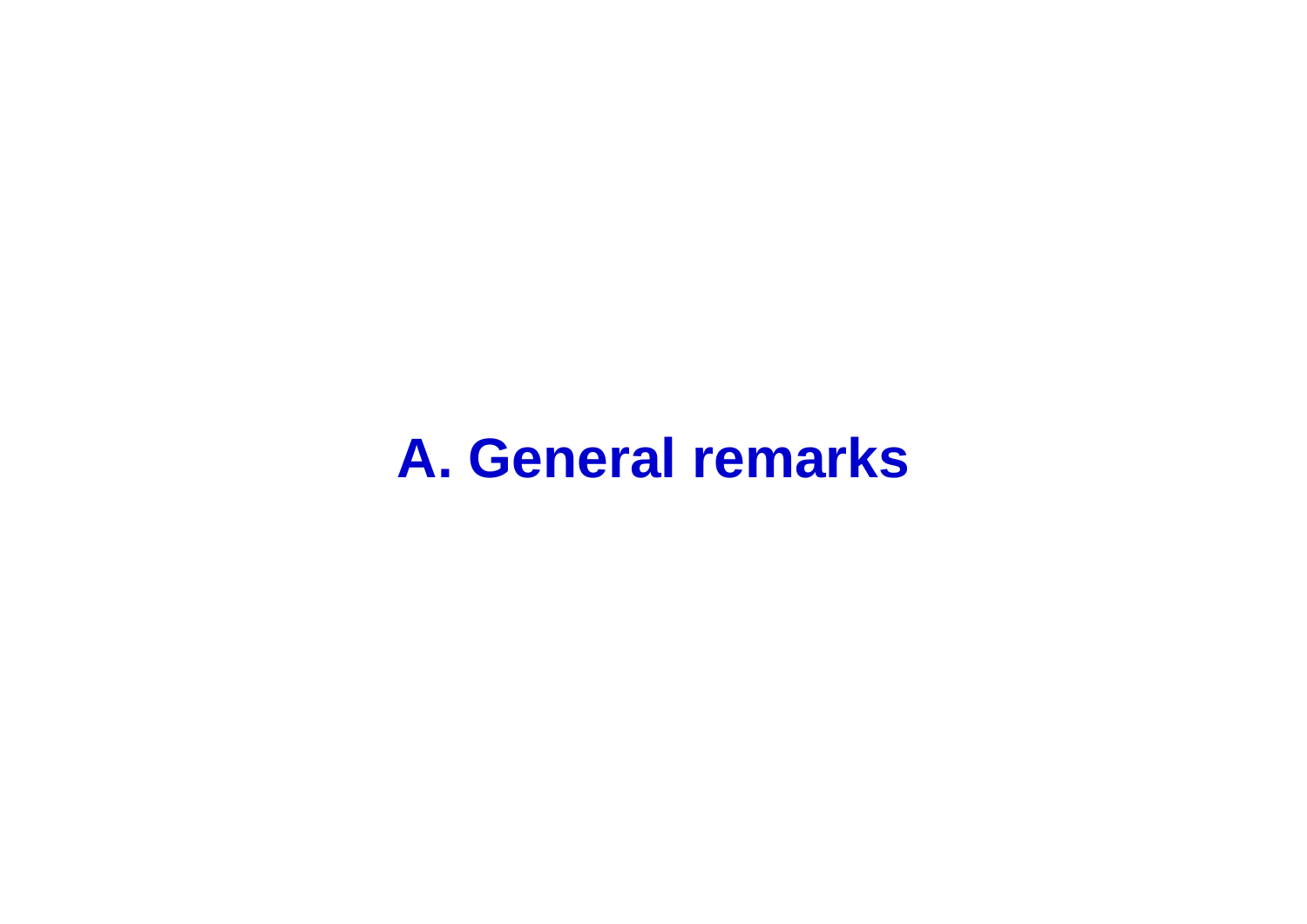### **I. Spatial information as economic good on the market: cost and access to be reasonable**

Traditional markets are based on:

- goods (products and land),
- services,
- capital and
- •labour.

Economic growth within traditional markets is stimulated by lowered productions costs + transaction costs (Douglass C. North (1990): "Institutions, Institutional Change and Economic Performance") – (Theory of institutional economics: 3 basic aspects of economic transactions)

Land Administration is a good example of market because it involves all four above mentioned components of a traditional market

Modern digitized Data Systems are cheaper than traditional ones.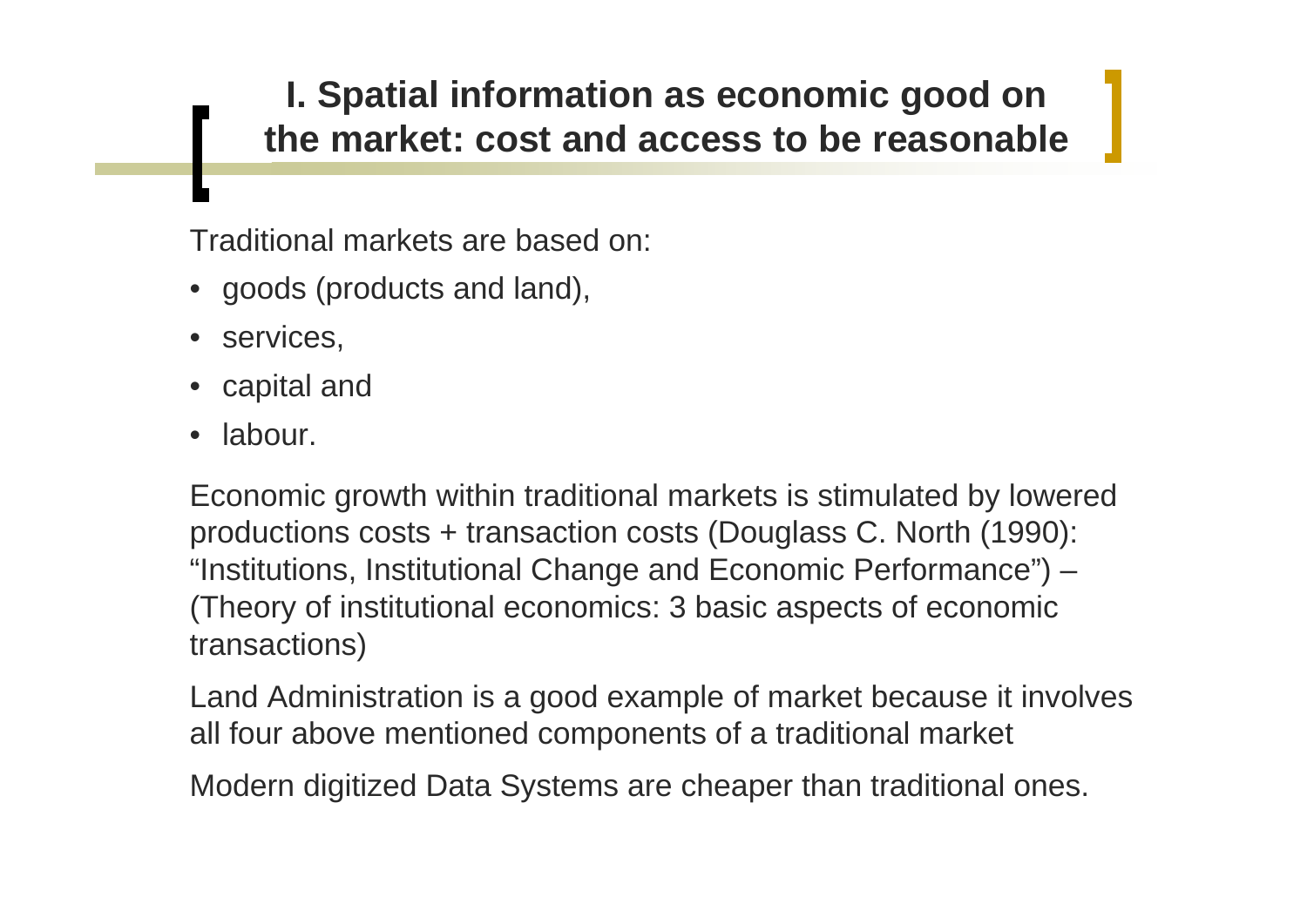#### **Data level**

EU-Influences:

Land administration data is part of the Public sector information (PSI). The EU-PSI-directive as well as EU-INSPIRE-directive strongly support and intend to facilitate access and use of PSI for multiple purposes.

EU-INSPIRE (**In**frastructure for **Sp**atial **I**nformation in Eu**r**op**<sup>e</sup>**): Spatial Information for EU and national level

- Metadata
- Data:
	- cat.I = basic data (georeferencing, coord. Admin units...)
	- cat.II = basic data (cadastre, addresses, land cover, orthophoto )
	- catIII = environmental data (land use, buildings, risk zones
- Services

The development regarding ISO-based AFIS-ALKIS-ATKIS (AAA-model) in **Germany** fully refers to those developments on EU-level:

Cat. I = AFIS: Official Geodetic Control Station Information System

Cat. II= ALKIS: real estate cadastre + ATKIS: topographic survey

Cat. III= environmental data coming from multi-institutional sources

INSPIRE forces European countries to offer metadata **without charge**, also Geo basis Data.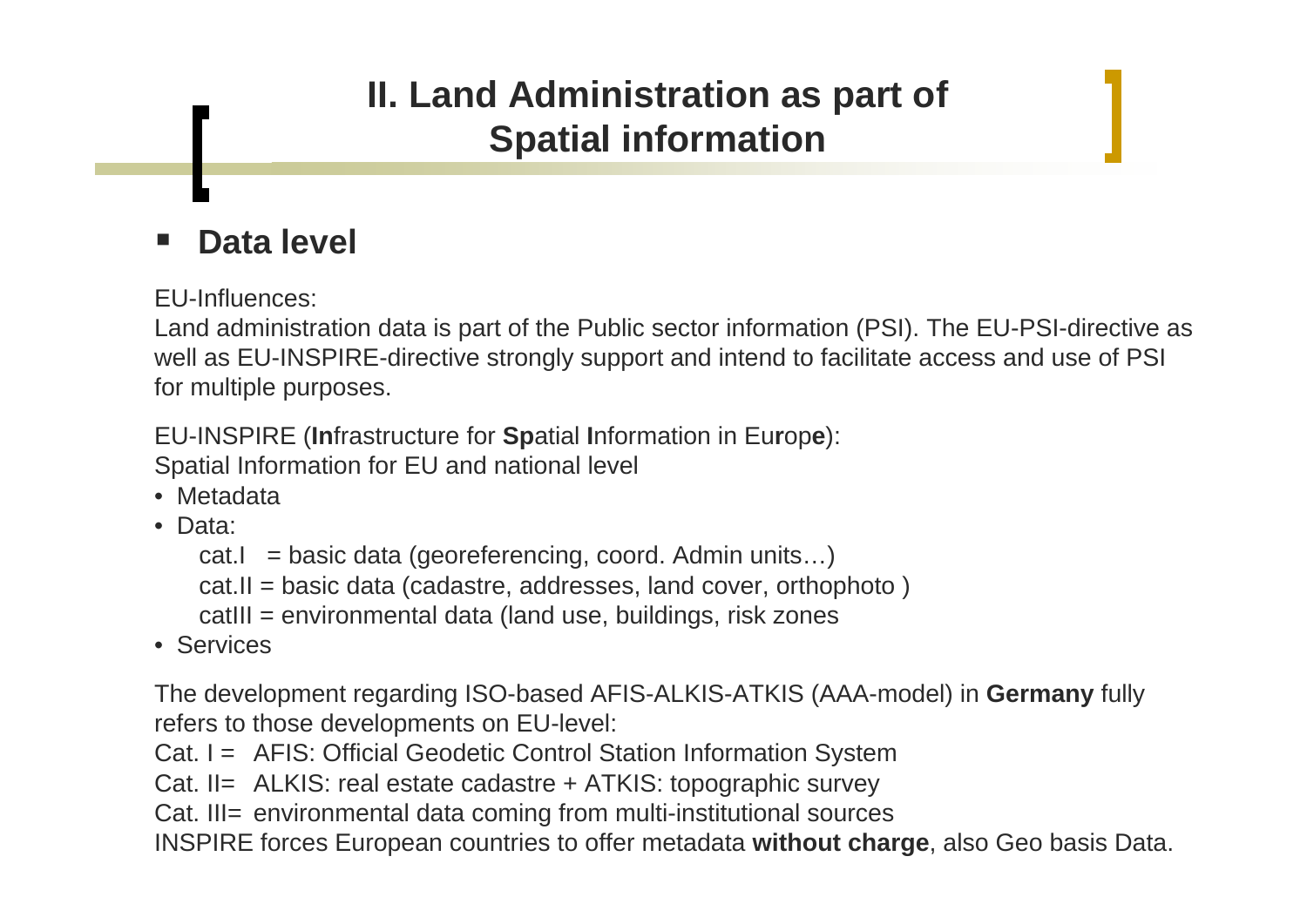**Institutional level – cooperation through integration of function**



**Core message**: Central Europe has a long tradition in institutional cooperation, with similar results under different institutional settings Graphic: Gerhard Muggenhuber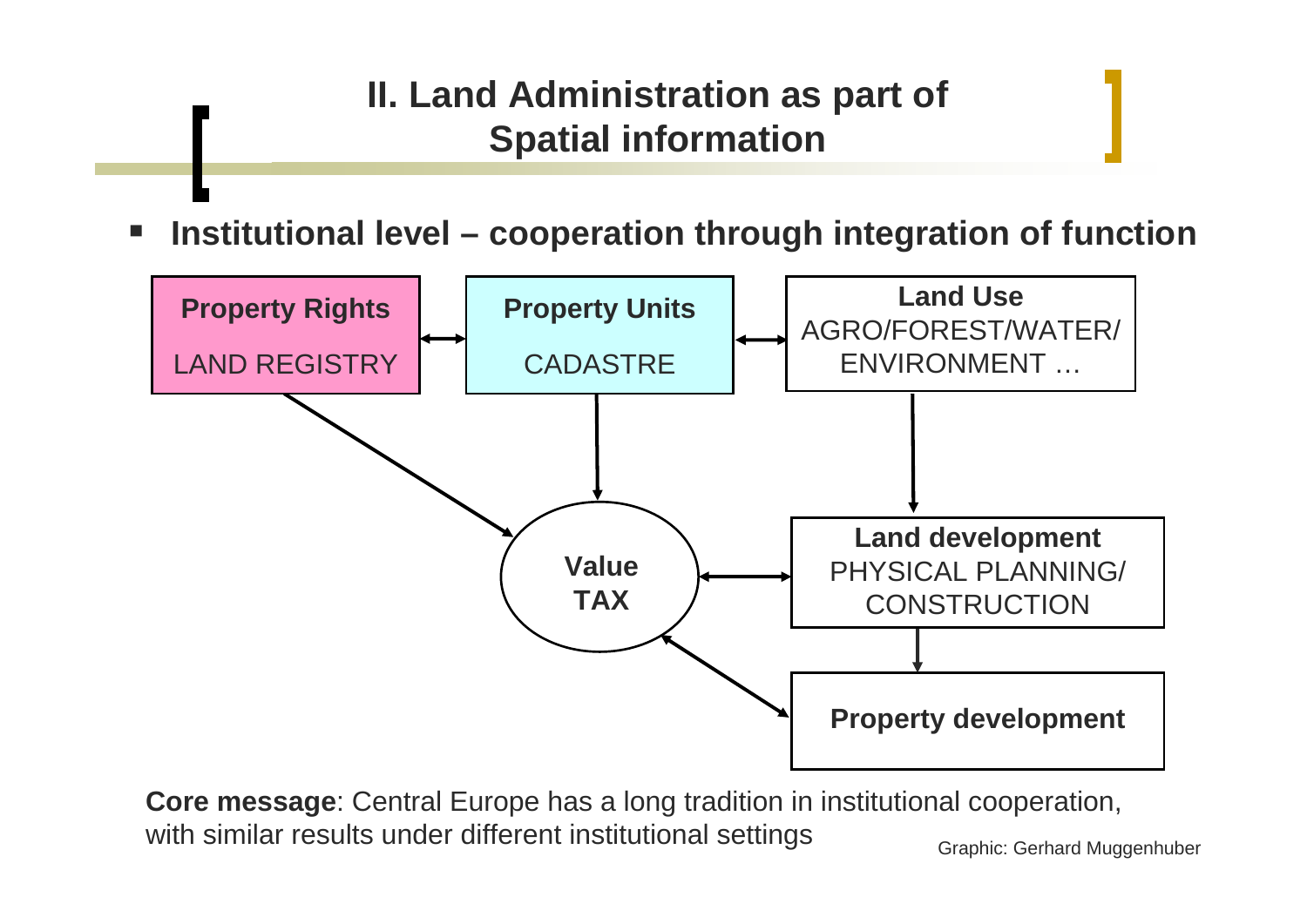#### **Institutional settings of Land Administration**



"It is the institutional settings of Land Administration" Graphic: Gerhard Muggenhuber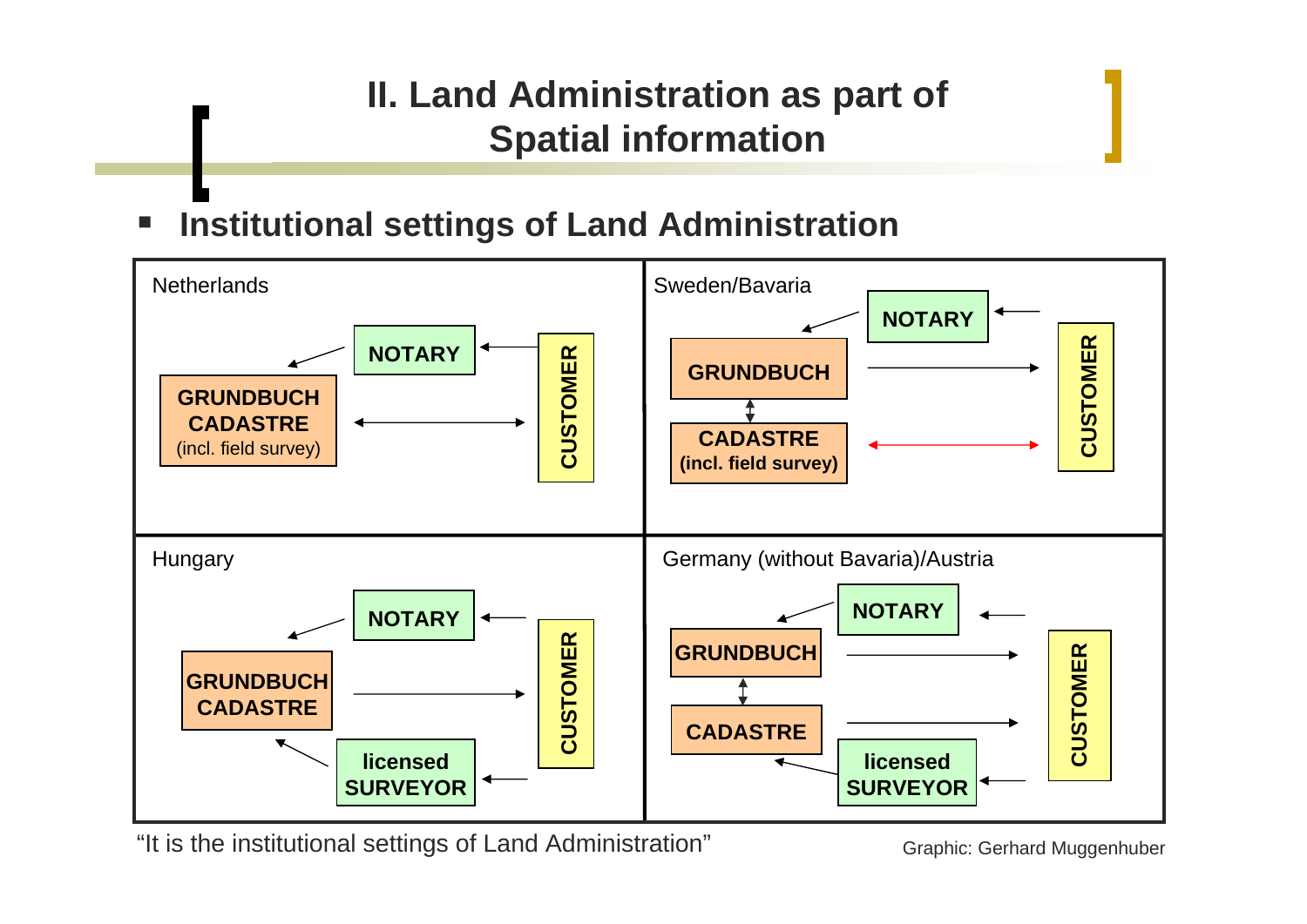### **Legal setting in the Federal State of Germany**

| <b>Constitution</b>                |                                                                                                                 |                                                                                                                       |                               |                                                                                |                                                                                                                                                                                                                   |                                                |
|------------------------------------|-----------------------------------------------------------------------------------------------------------------|-----------------------------------------------------------------------------------------------------------------------|-------------------------------|--------------------------------------------------------------------------------|-------------------------------------------------------------------------------------------------------------------------------------------------------------------------------------------------------------------|------------------------------------------------|
|                                    | <b>Federal Laws</b>                                                                                             |                                                                                                                       | <b>Civil Code (BGB)</b>       |                                                                                | <b>Federal Laws</b>                                                                                                                                                                                               |                                                |
|                                    | <b>Land register</b><br><b>Land register</b><br><b>Ordinance</b><br><b>Land register</b><br>Order               | <b>Kataster</b>                                                                                                       | <b>Land Estimation</b><br>Law | <b>Land Estimation Agrarian Structure</b><br><b>Land Consolidation</b><br> Act | <b>Planning</b><br><b>Federal Building Code</b><br><b>Land Utilisation Ordinance</b><br><b>Regulation of Plan notations</b><br>and signs<br><b>Valuation Ordinance</b><br><b>Federal Regional Planning</b><br>Act | <b>Taxation</b><br><b>Land Taxation</b><br>Law |
| <b>Constitutions of the Länder</b> |                                                                                                                 |                                                                                                                       |                               |                                                                                |                                                                                                                                                                                                                   |                                                |
|                                    | <b>Surveying and Cadastre</b><br><b>Laws of the Länder</b>                                                      |                                                                                                                       |                               | Ausführungs-<br>gesetz                                                         | <b>Bauordnung</b>                                                                                                                                                                                                 |                                                |
|                                    | Verordnung über das                                                                                             | <b>Cadastre Ordinance</b><br>Abmarkungsgesetz                                                                         |                               | <b>Übertragungs-</b><br>verordnung                                             | <b>Bauvorlagen-</b><br>verordnung                                                                                                                                                                                 |                                                |
|                                    | maschinell geführte<br><b>Grundbuch</b><br><b>Einsicht in die</b><br><b>Verzeichnisse der</b><br>Grundbuchämter | <b>Weitere Gesetze</b><br>·Gebührenordnung<br>●Vermessungsbezirke<br><b>•Geschäftsverteilung</b><br><b>Ausbildung</b> |                               | <b>Arrondierungs-</b><br>gesetz                                                |                                                                                                                                                                                                                   |                                                |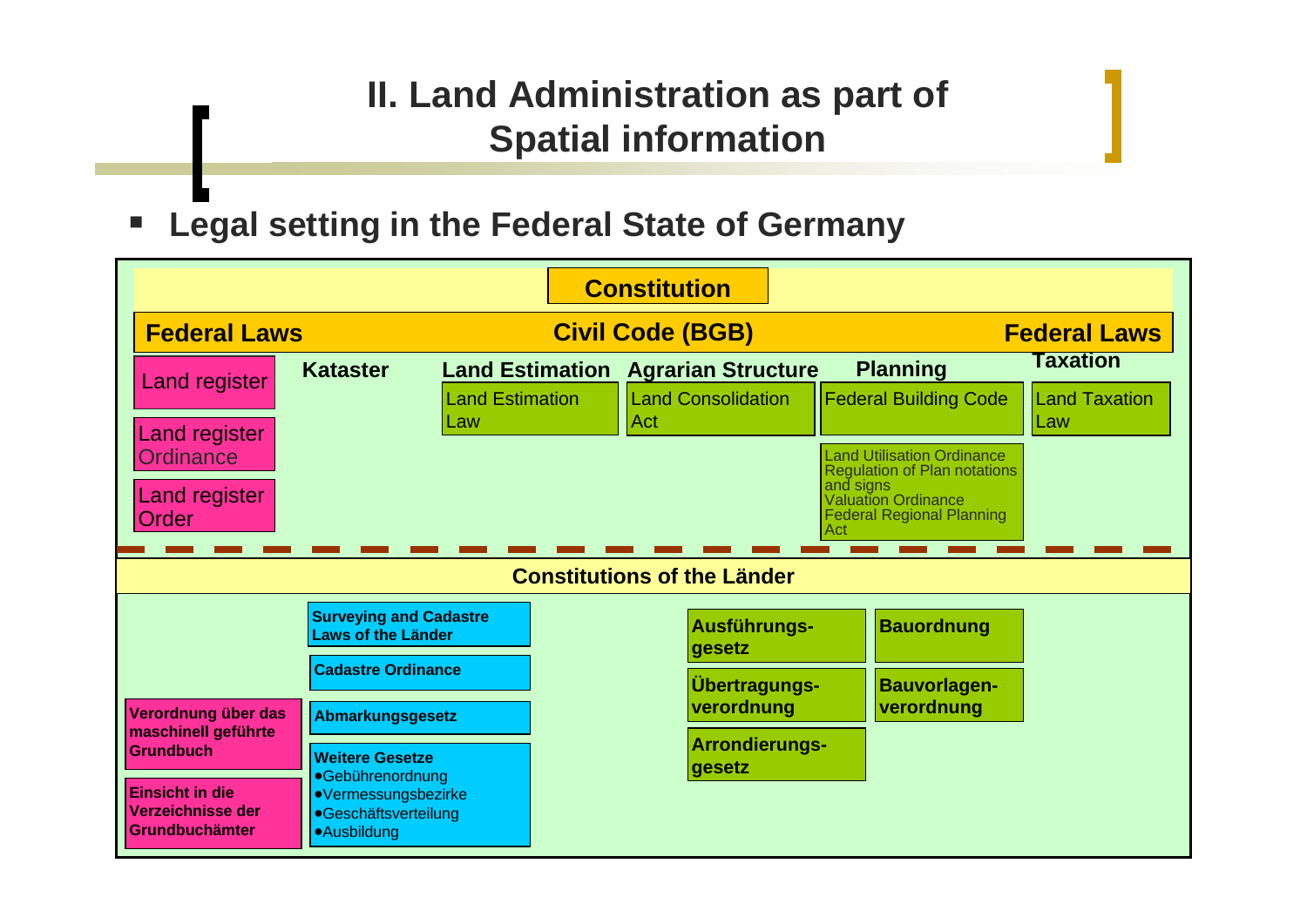$\Box$ **Process level**



Graphic: G. Muggenhuber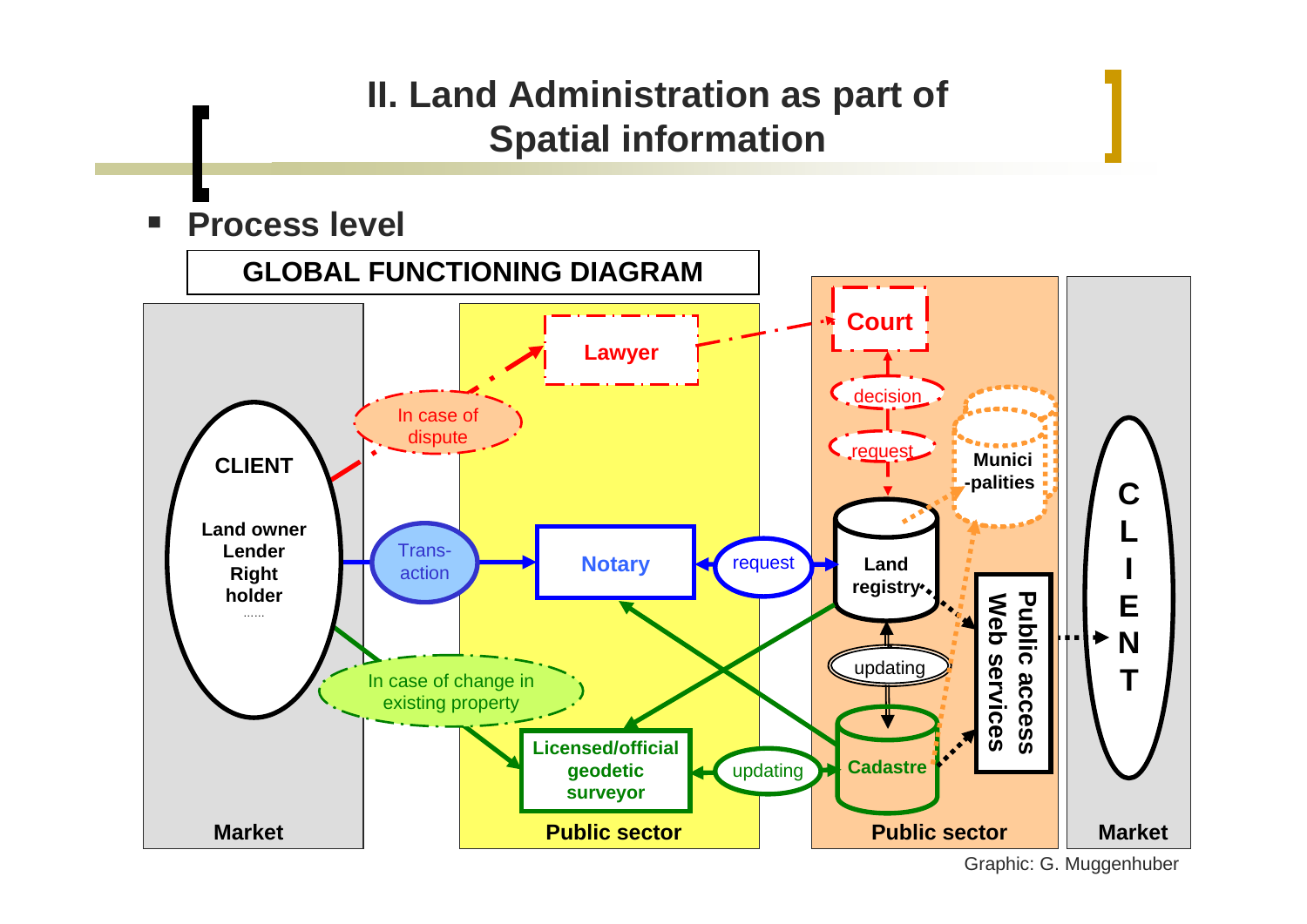### **III. Conclusion**

### **Shaping the change: from single office solutions to eGov with interoperability**

#### **We have to take a more holistic approach:**

- efficient contribution to the markets
- collaborate on local / regional / international
- •shape financially sustainable services
- $\bullet$ create win-win-situations

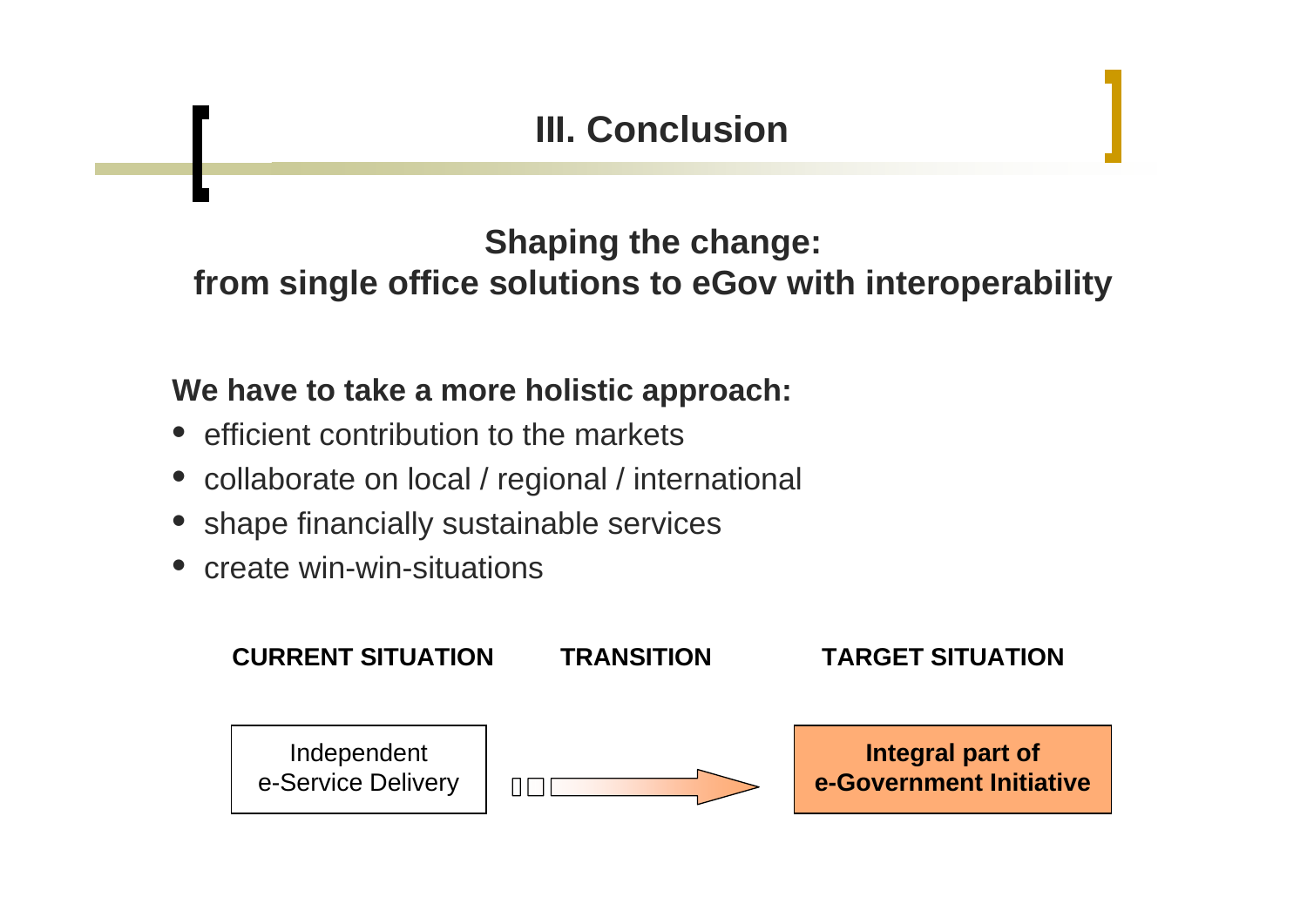**B. About the six components of integrated Land Administration Systems from the special viewpoint of German/Austrian experiences**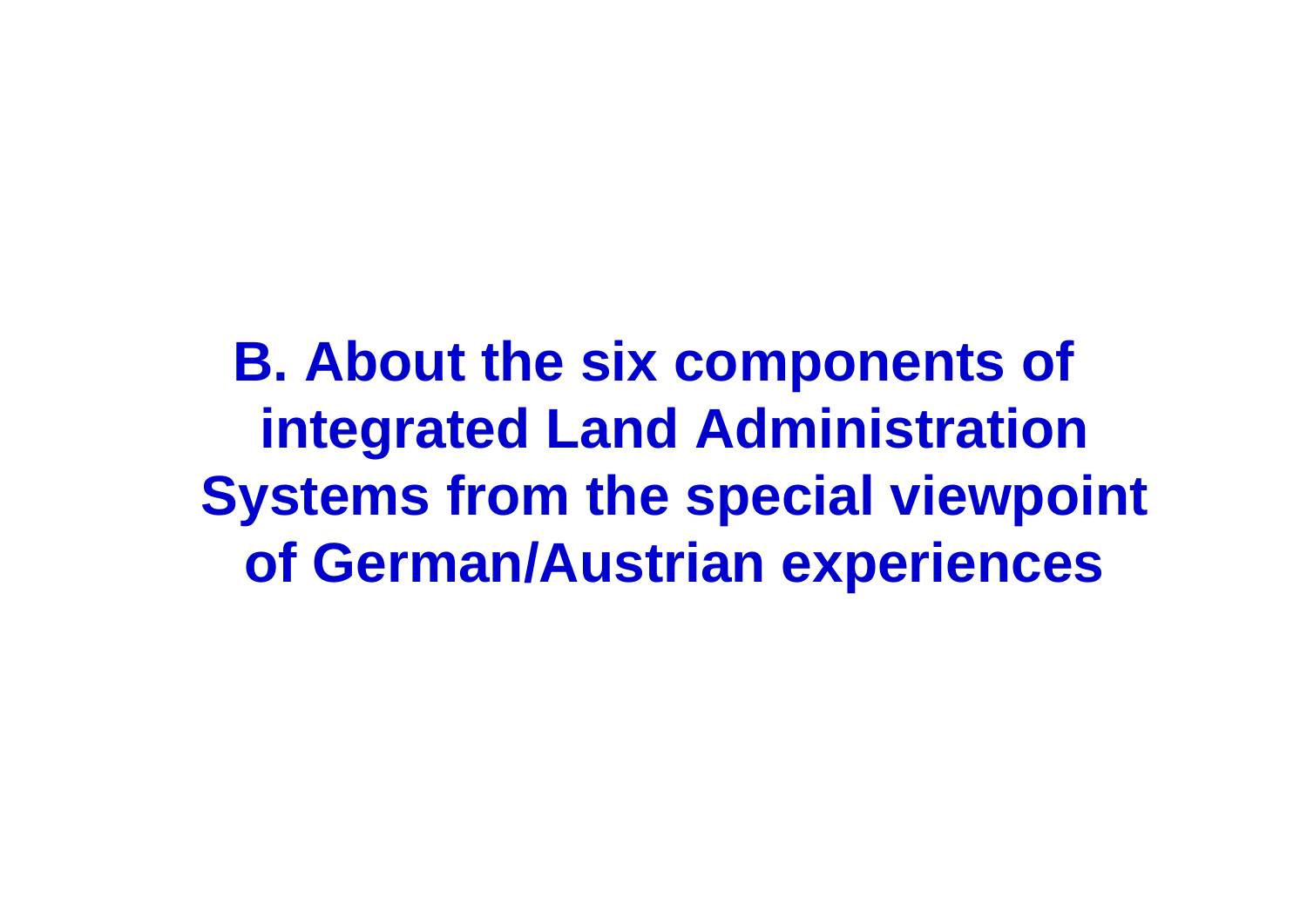How can we make a step forward? How to become more successful?

Any integration has to consider the legal setting in a country, which can be rather different due to the concept and tradition. The legal setting differs much more than cadastral processes or ICT. International cooperation is essential to overcome these legal limitations as part of EESSD. Europe experiences many aspects of harmonizing of legal settings like "European Contract Law" etc.

Legal setting: Approach to ownership rights changed significantly in Europe since "Communist System" transferred to "Social Market system". Germany is an example for a way of "paradigm shift in concept of ownership" in the East. If the status of property rights is unclear, privatisation, investments and land markets are more problematic.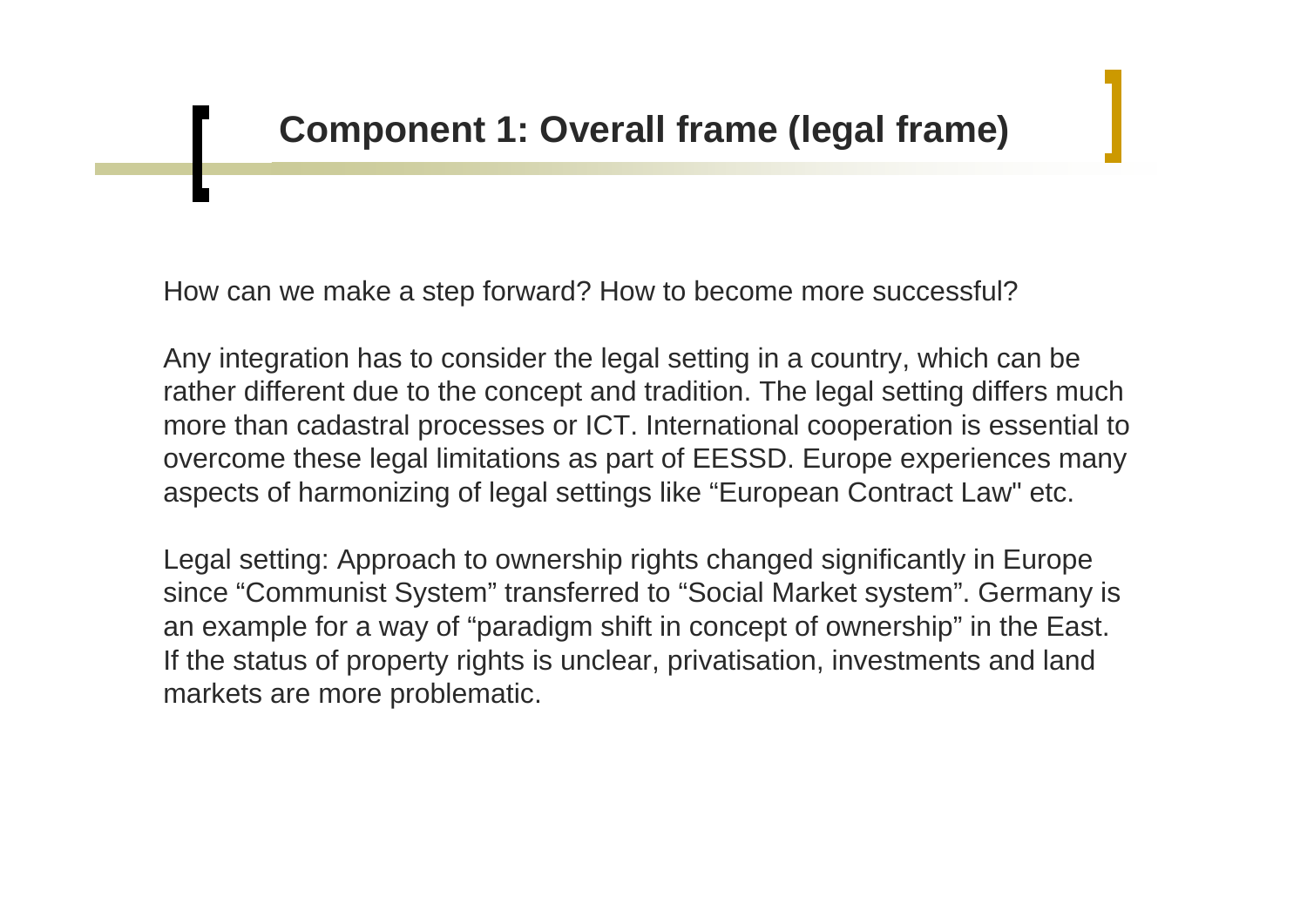### **Component 1: Overall frame (legal frame)**



No other country in Europe than Germany had the challenge to integrate traditions of both systems at the same time in addition to restitution and privatization, which happened in many other countries too.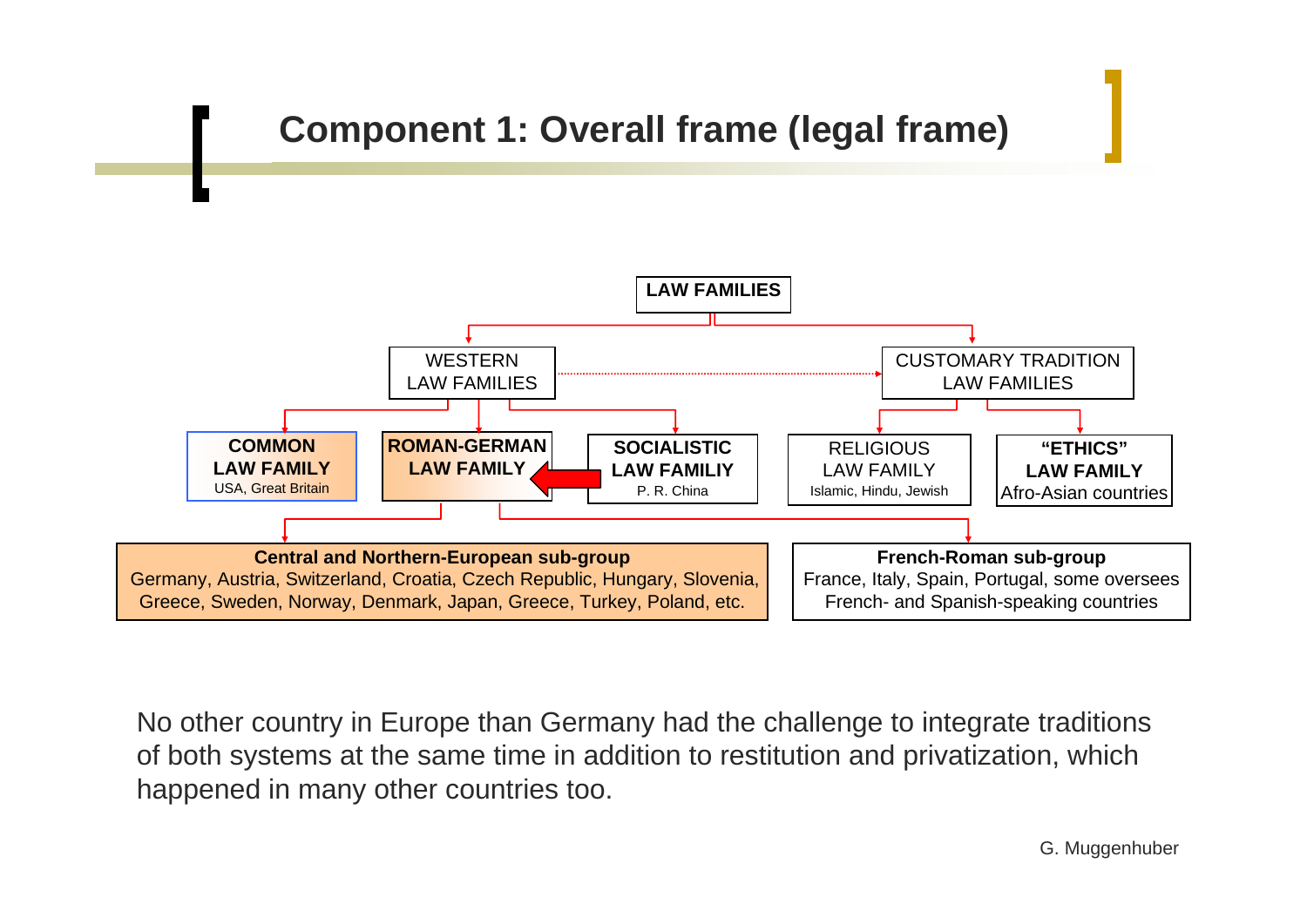eGov is an additional challenge for developing countries in addition to their need to collect and maintain data digitally. In Europe however most of the data are already digitized, harmonized and cross-referenced. **eGov facilitates good governance, however the citizens also require benefit.**

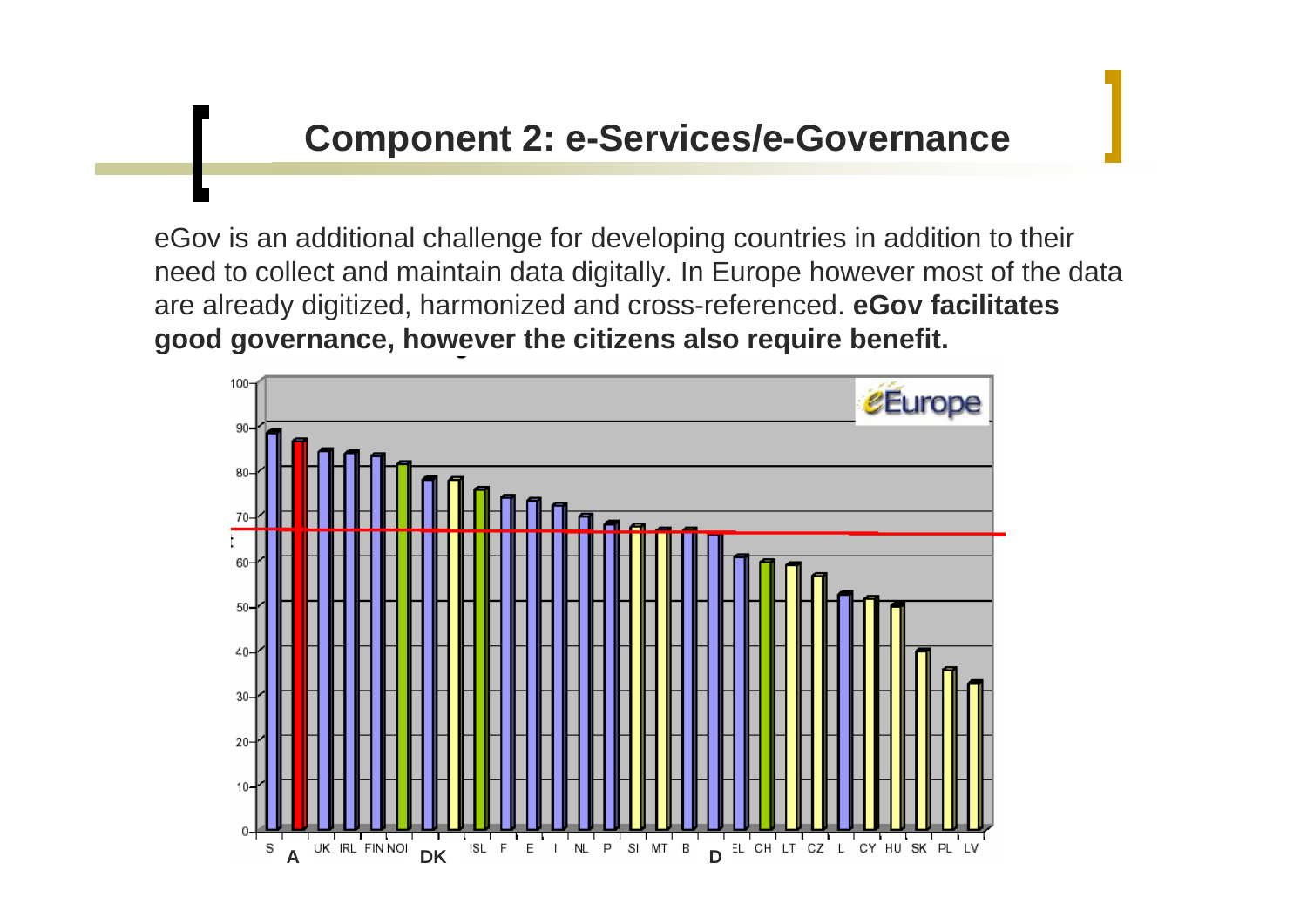### **Component 3: Built on country's capacity**

Core message: The countries of EU have gone through similar steps of improving. 1. Digitizing data, 2. Improving our internal processes (quality management), 3. Improving our services (marketing, coop. with partners and customers), 4. Optimizing use of resources (staff reduction). In a multiinstitutional setting it is important that these steps are tuned between institutions involved. EU facilitates cooperation with e-content program focusing on spatial information.





3. Improved services through technology / cooperation

4. Optimizing use of resources Just cut / new business opportunities

G. Muggenhuber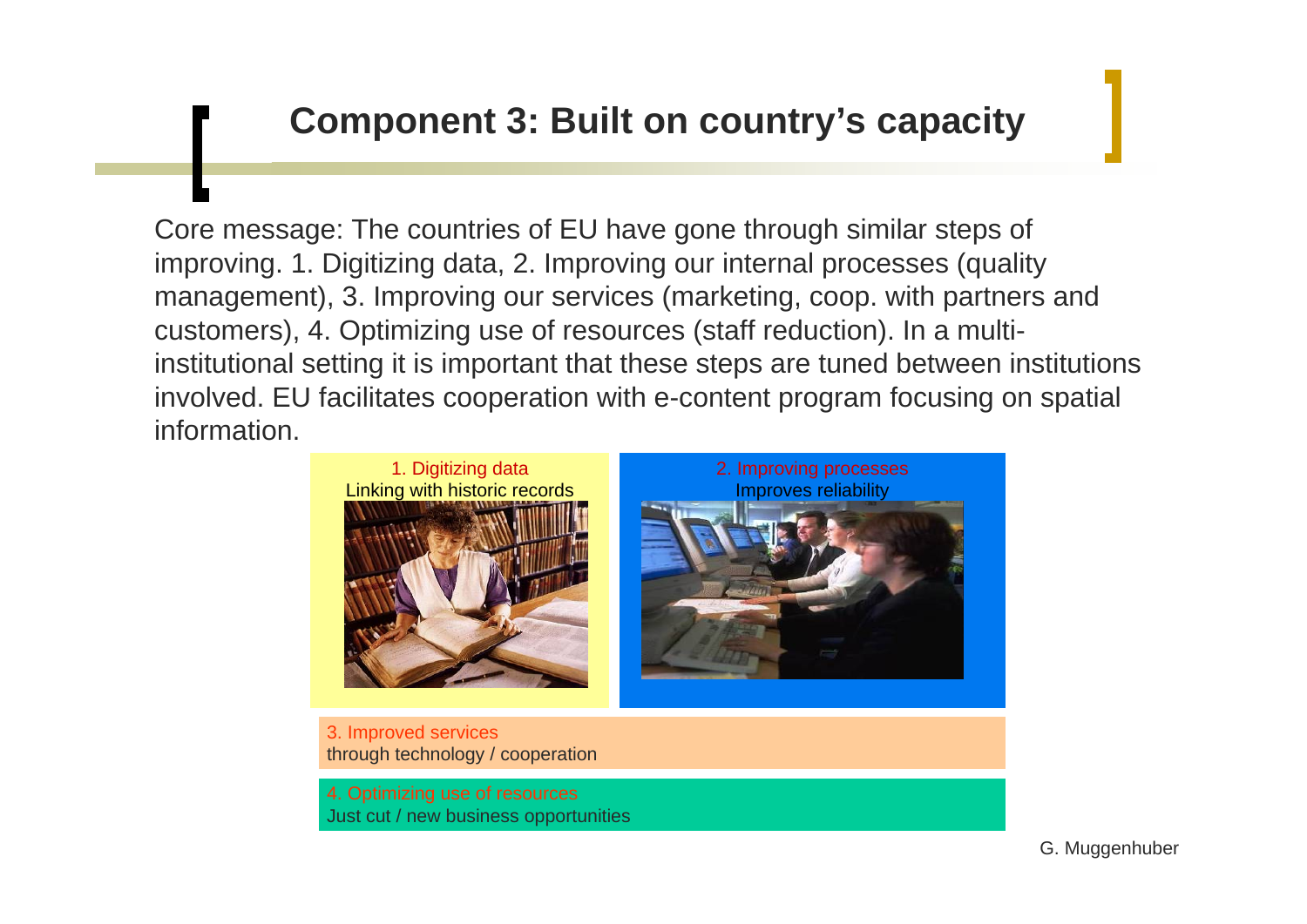Core message: ICT is not a challenge any more (but standardisation). Even when we have to be aware that ICT is reflecting all our work processes. However interoperability of work process is still a challenge (in EU: eGov cooperation of public authorities in a country and among countries)

Projects with a sole technology driven approach often fail in many disciplines – not only within Land Administration. The World Bank learnt the lesson and is even reluctant to finance purely technology driven projects. Similar to that we observe that the sustainability of foreign aid programme is often not ensured at all.

Transfer of knowledge is more than just transfer of technology! It seems that in "technocratic" societies the processes correlate with the legal frame, organizations and responsibilities. However most of the societies of the world seem to have a severe impact from informal habits overruling official processes.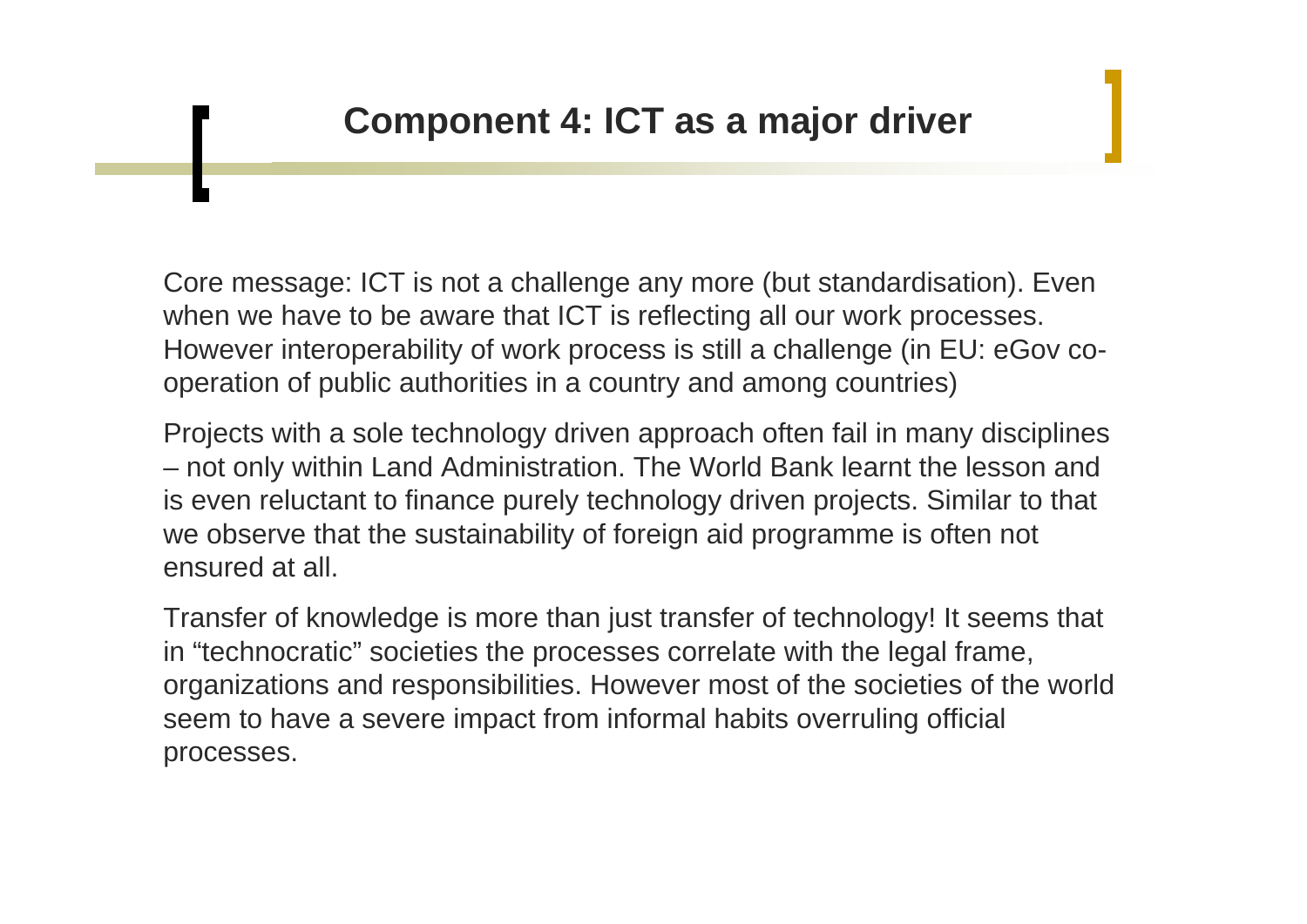### **Component 5: covering essential areas of land management**

Core message: a full package of land management with the wider perspective of a solid land market requires instruments from (1) land administration (2) valuation (3) land use planning and land development, (4) financial services.

Due to the fast development and changing use of land resources special attention has to be given to land use planning tools including land consolidation (rural), land readjustment (urban) and urban and rural land development! The interrelation of urban and rural is often ignored…

Bavaria developed successful models for urban rural interrelated improvements of infrastructure with land as a focus.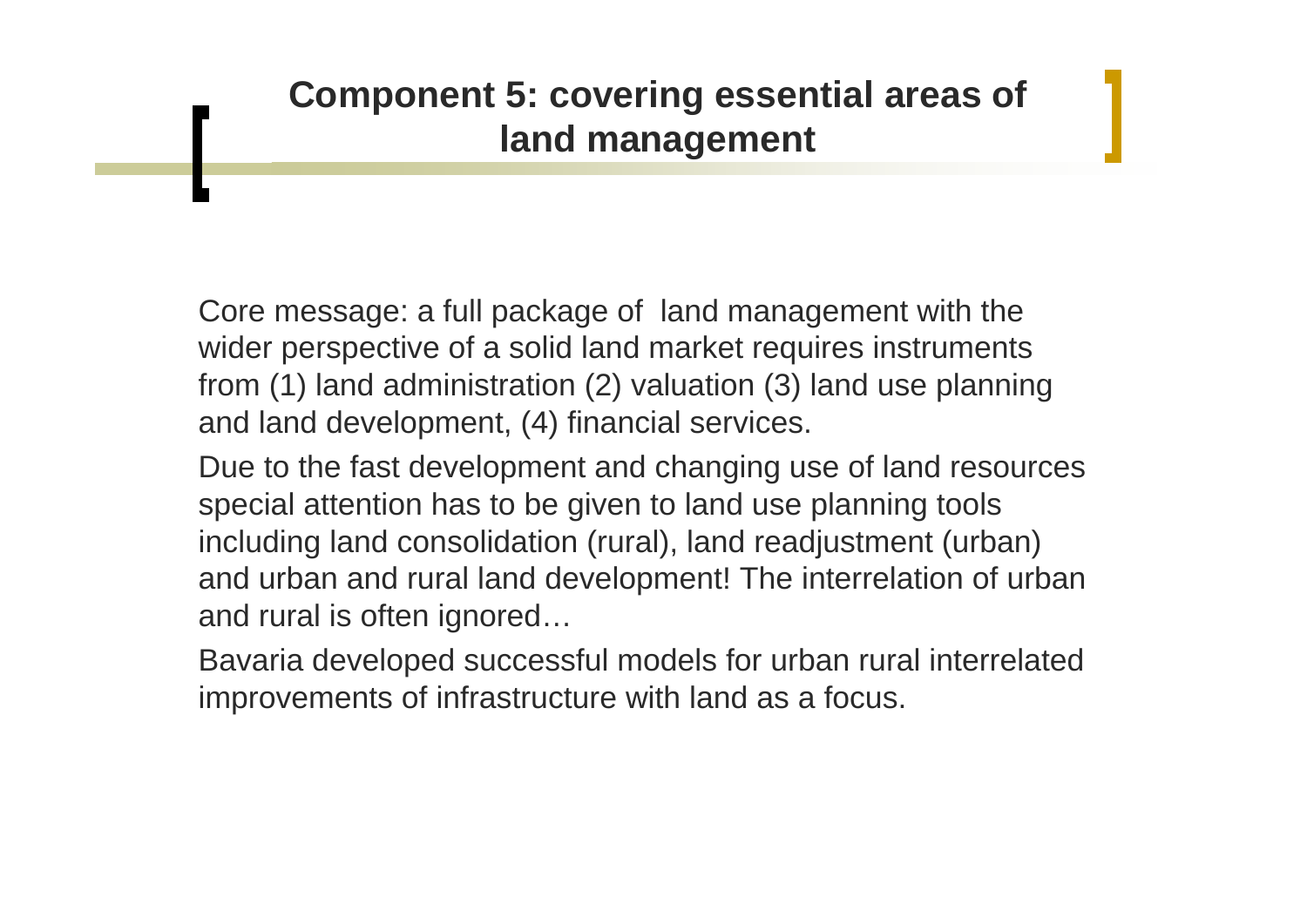#### Relationships between Land Policy, Land Tenure and Land Management in Germany

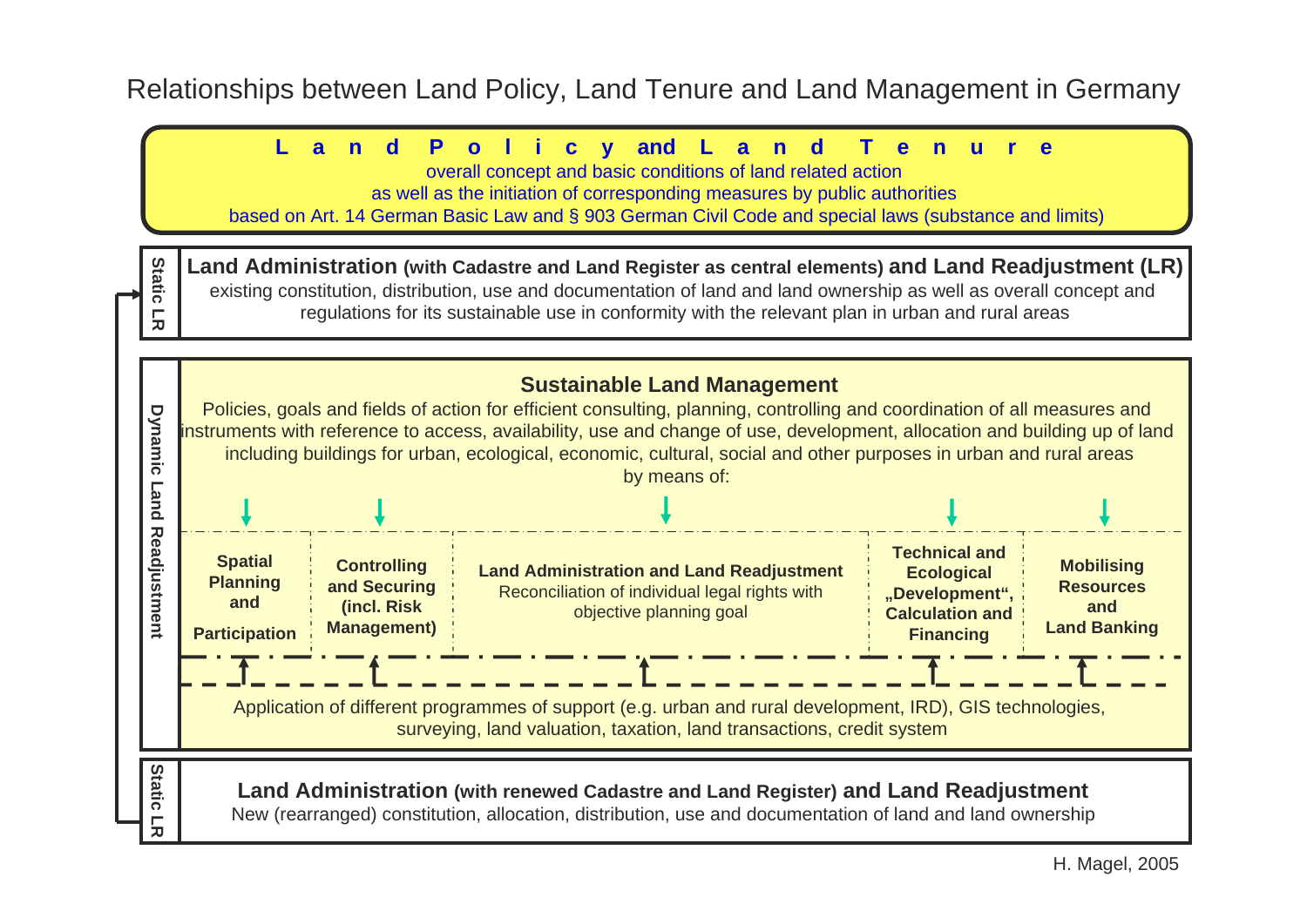### **Component 6: seamless information to support policy implementation**

Cadastre serves for an increasing amount of customer groups. In Bavaria and some other countries, cadastre and orthophoto as well as e-services for access to this data were successfully used for EU-administration of agricultural subsidies (IACS). However, some other Cadastre Agencies in Europe lost this important customer group.

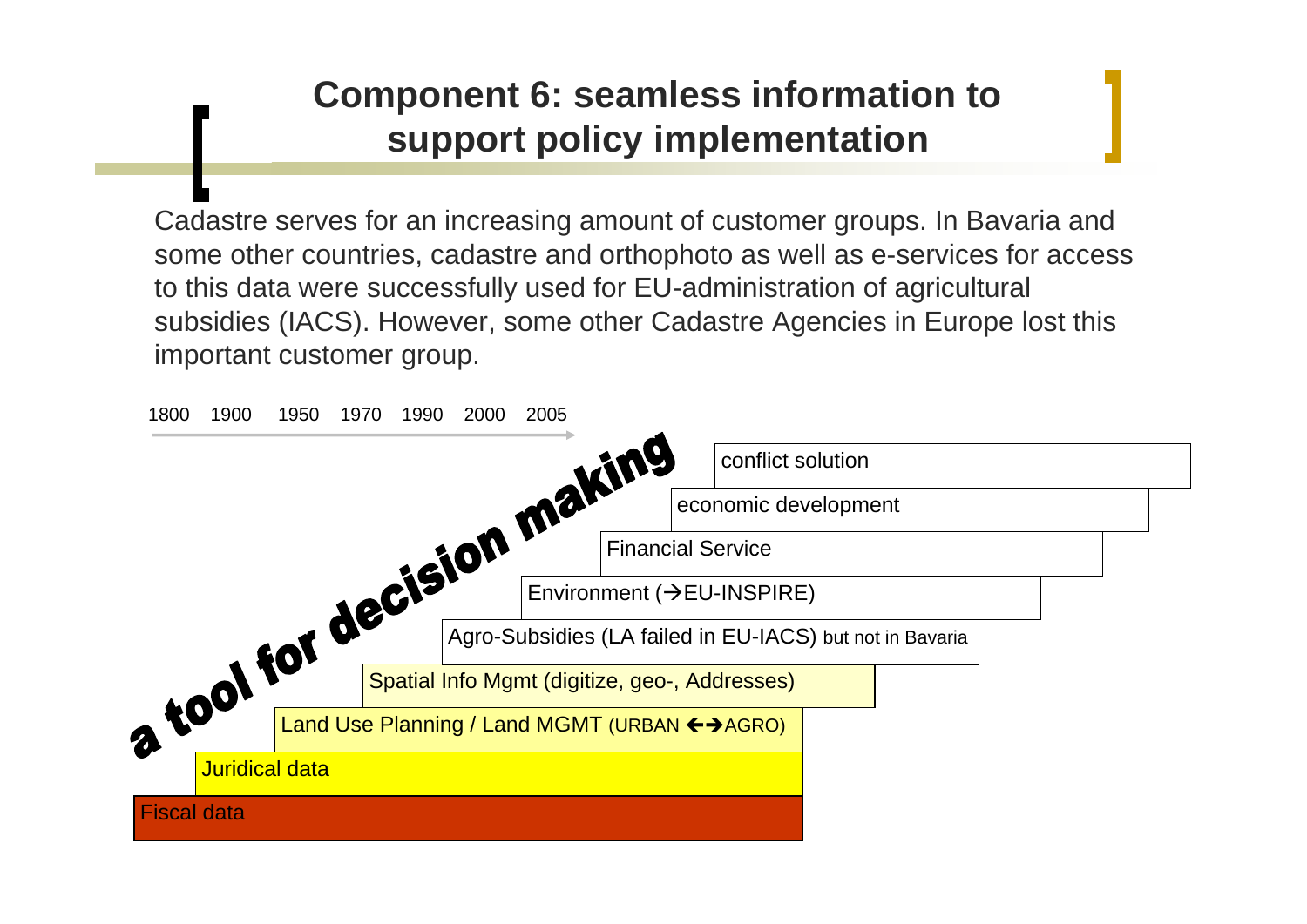# **C. Analysis and trends in general and from the German viewpoint**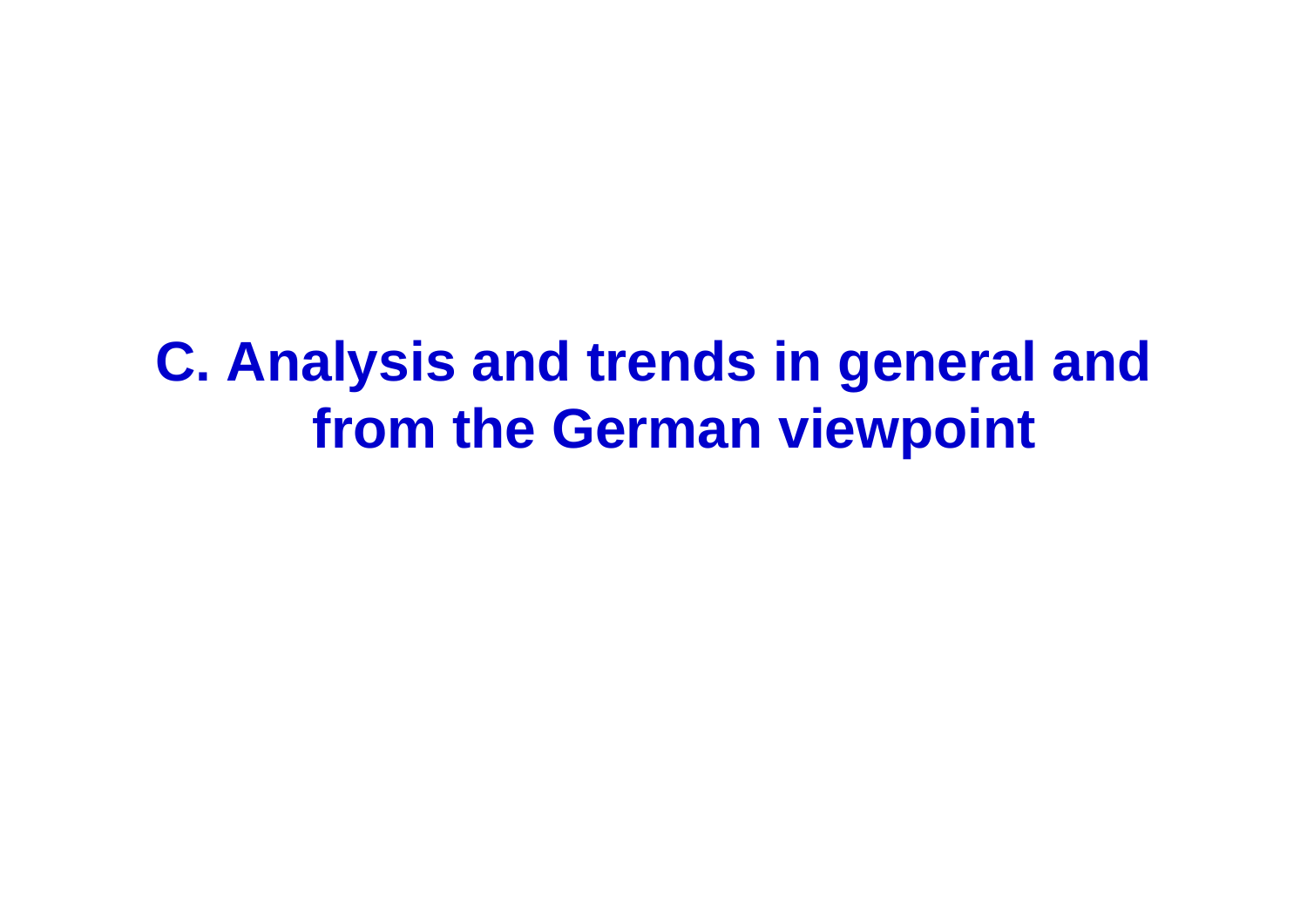### **Country description**

#### **Official Surveying and Mapping in Germany**

Part of a high class geodata infrastructure and a must for a modern state



Due to translation problems spatial data in Germany are called geo data.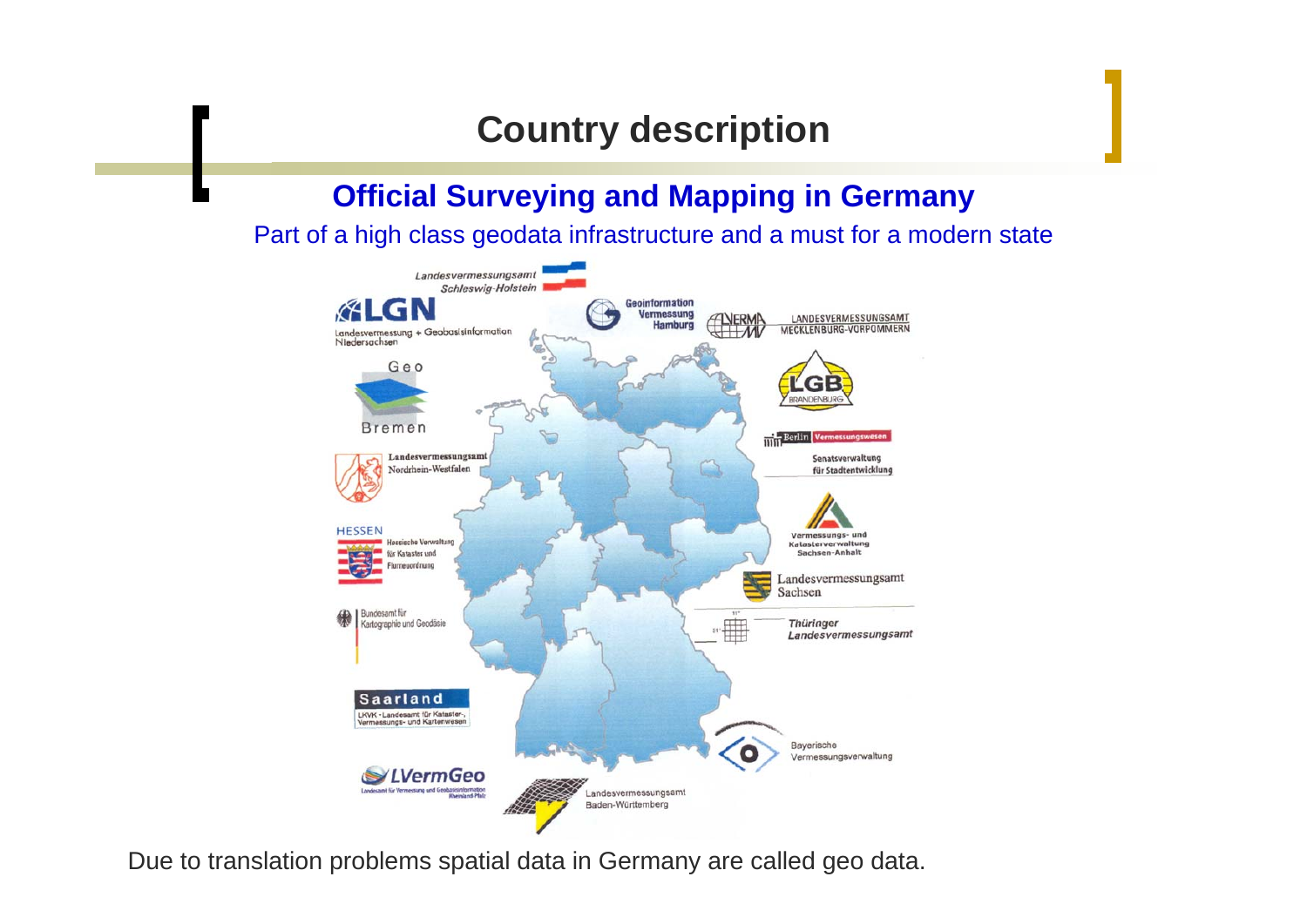



### **Common Development of Geo Data Infrastructure Germany – GDI-DE**



15.09.2005, DVW Tagung am GFZ Potsdam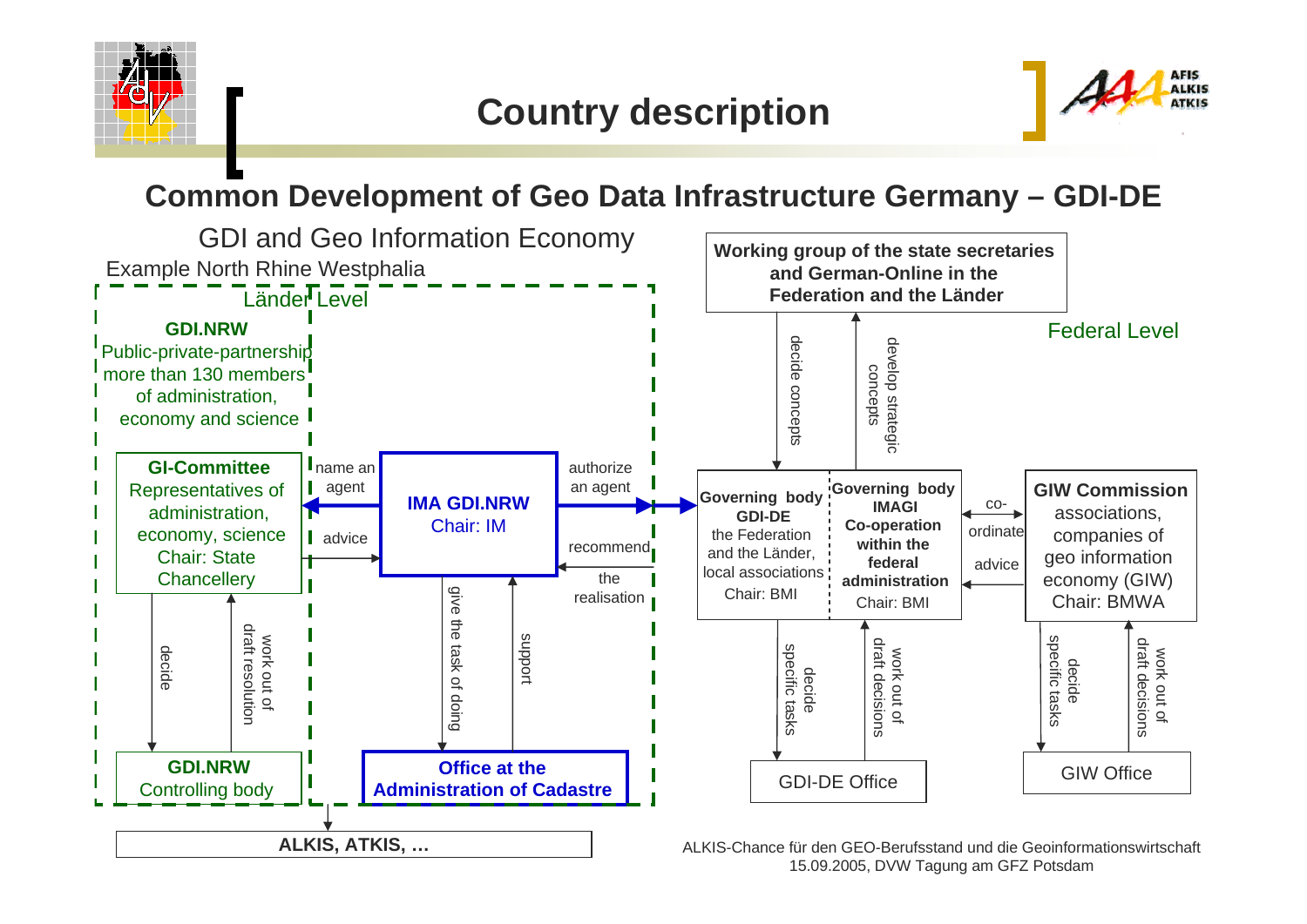

ALKIS-Chance für den GEO-Berufsstand und die Geoinformationswirtschaft 15.09.2005, DVW Tagung am GFZ Potsdam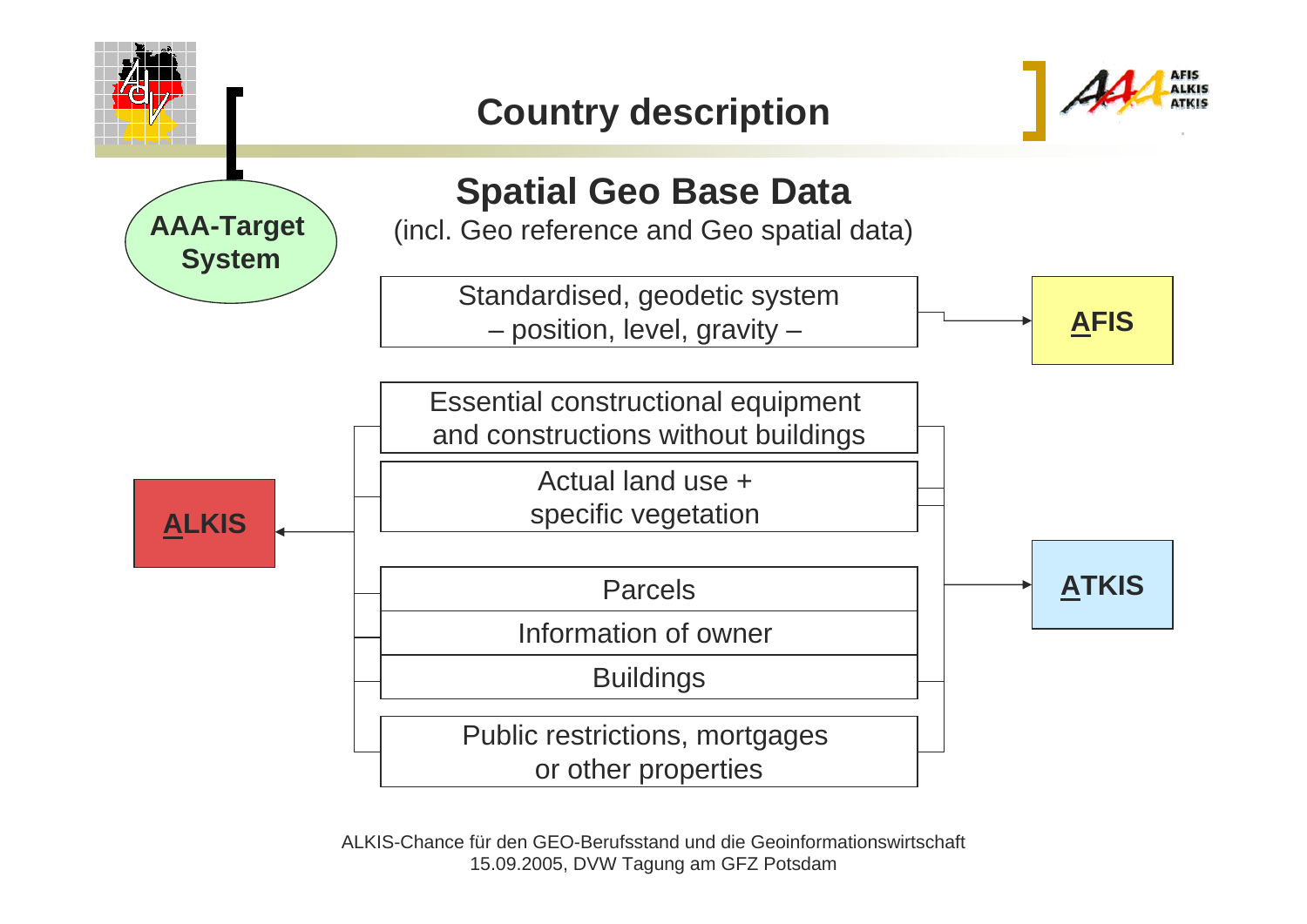



# **Advantages of AAA-Application Schema**

- Standardization in the German Surveying
	- -Standardised feature catalogue
	- Standardised data contents
	- -Standardised format of data exchange
	- -Utilisation of international standards (ISO/OGC)
	- -Standardised project management, online ability
- General object view
	- -Harmonised feature catalogue AFIS-ALKIS-ATKIS
	- -Modelling base for specialised information
- Transparent offer by the use of quality and metadata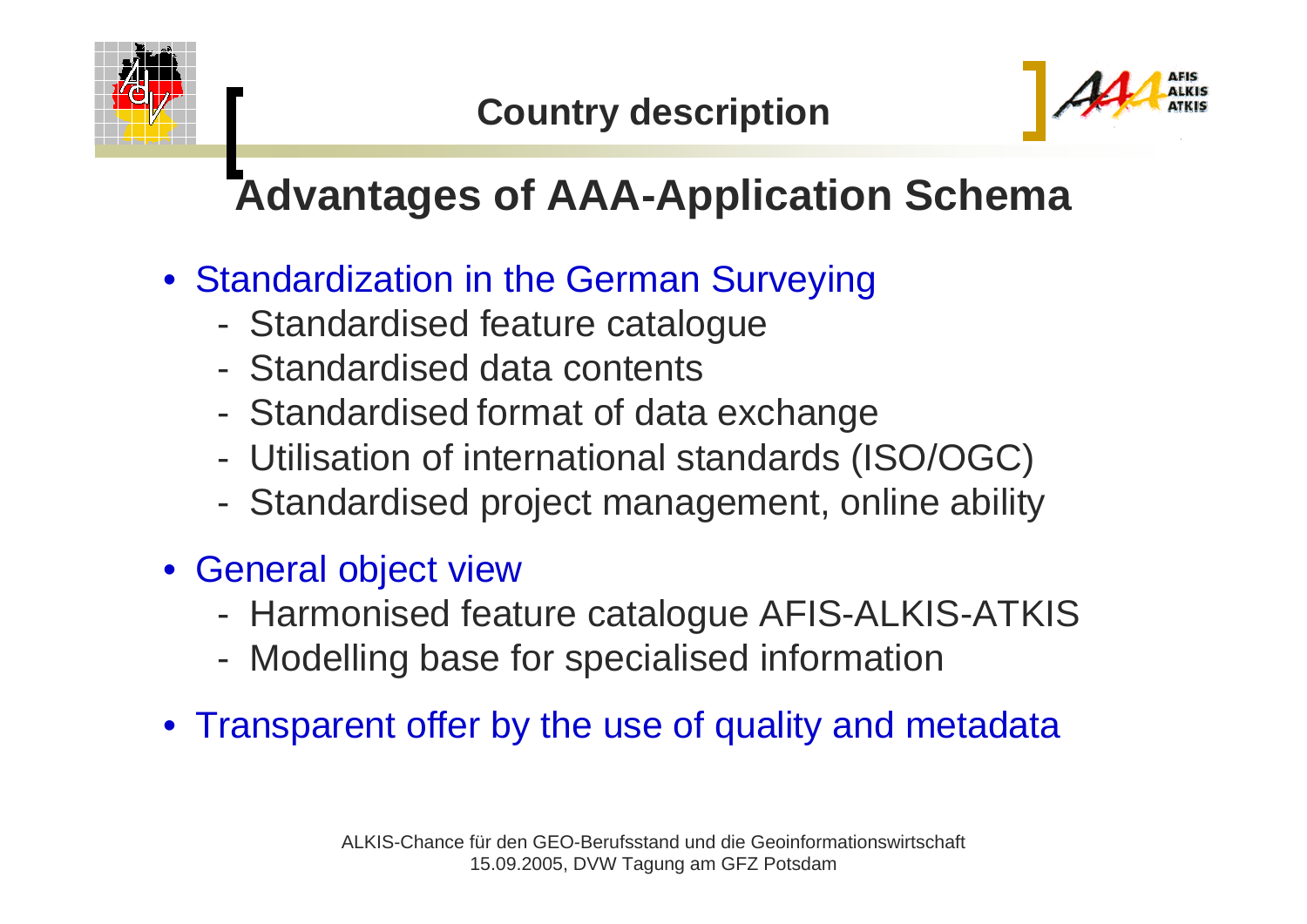### **Country description**

#### **GDI-Bavaria: The essential basis IGDB**

Sustainable Development

Economic, Social and Environmental

**E-Government**

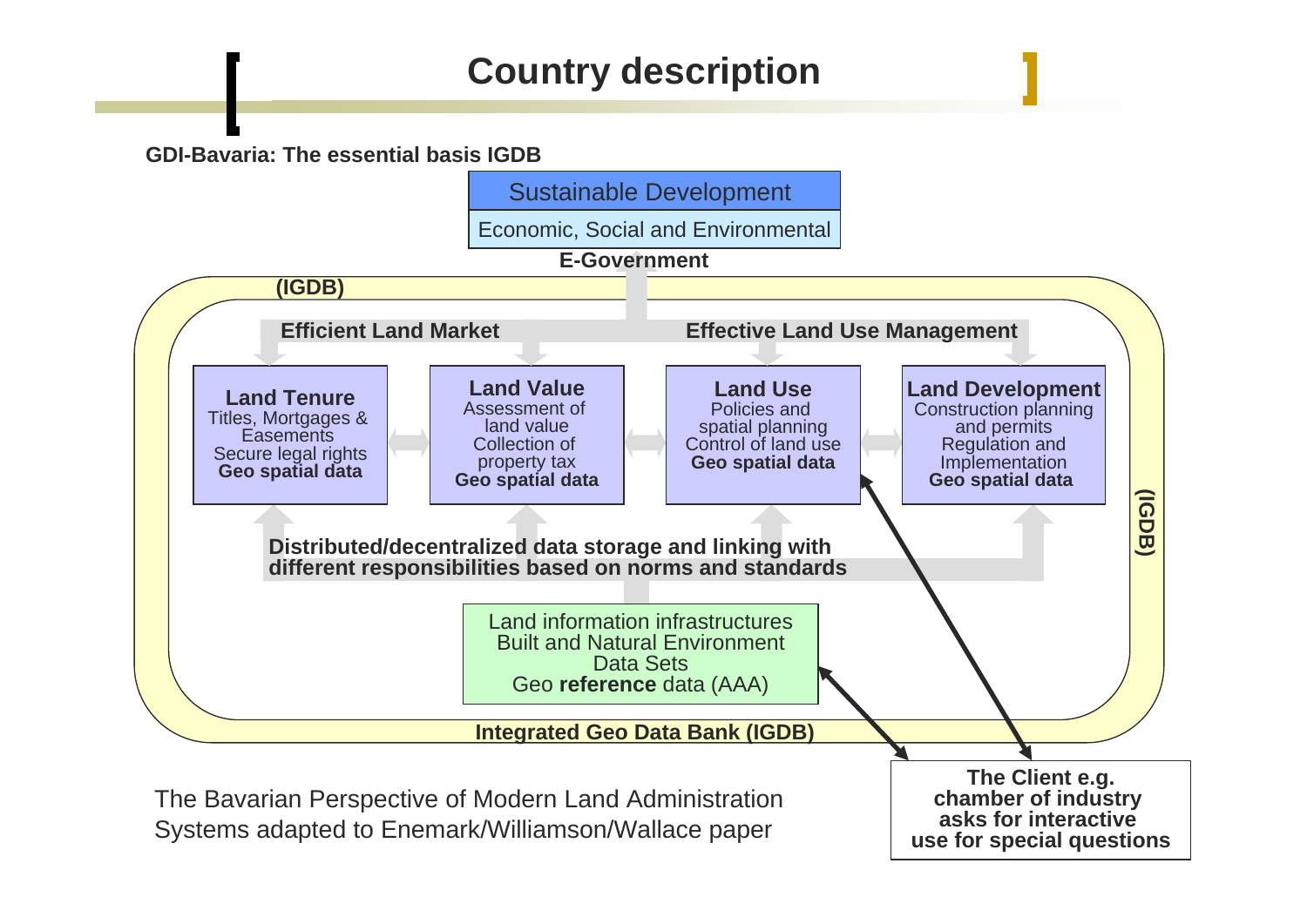- $\bullet$  cadastre becomes part of e-government and thus more important for business/industry (new clients!); it's not any more a matter of only securing property!
- $\bullet$  reputation of surveyors services in politics, public, municipalities and in industry is growing
- $\bullet$ more and quicker information is possible
- $\bullet$  a more comprehensive view of environmental etc. situation and (possible) land (use) conflicts
- $\bullet$  strengthening citizens interest in public planning (eparticipation by e-governance/services)
- $\bullet$ new jobs for private experts
- $\bullet$  the more clients are asking for ICT and LAS-Data the lower the costs will be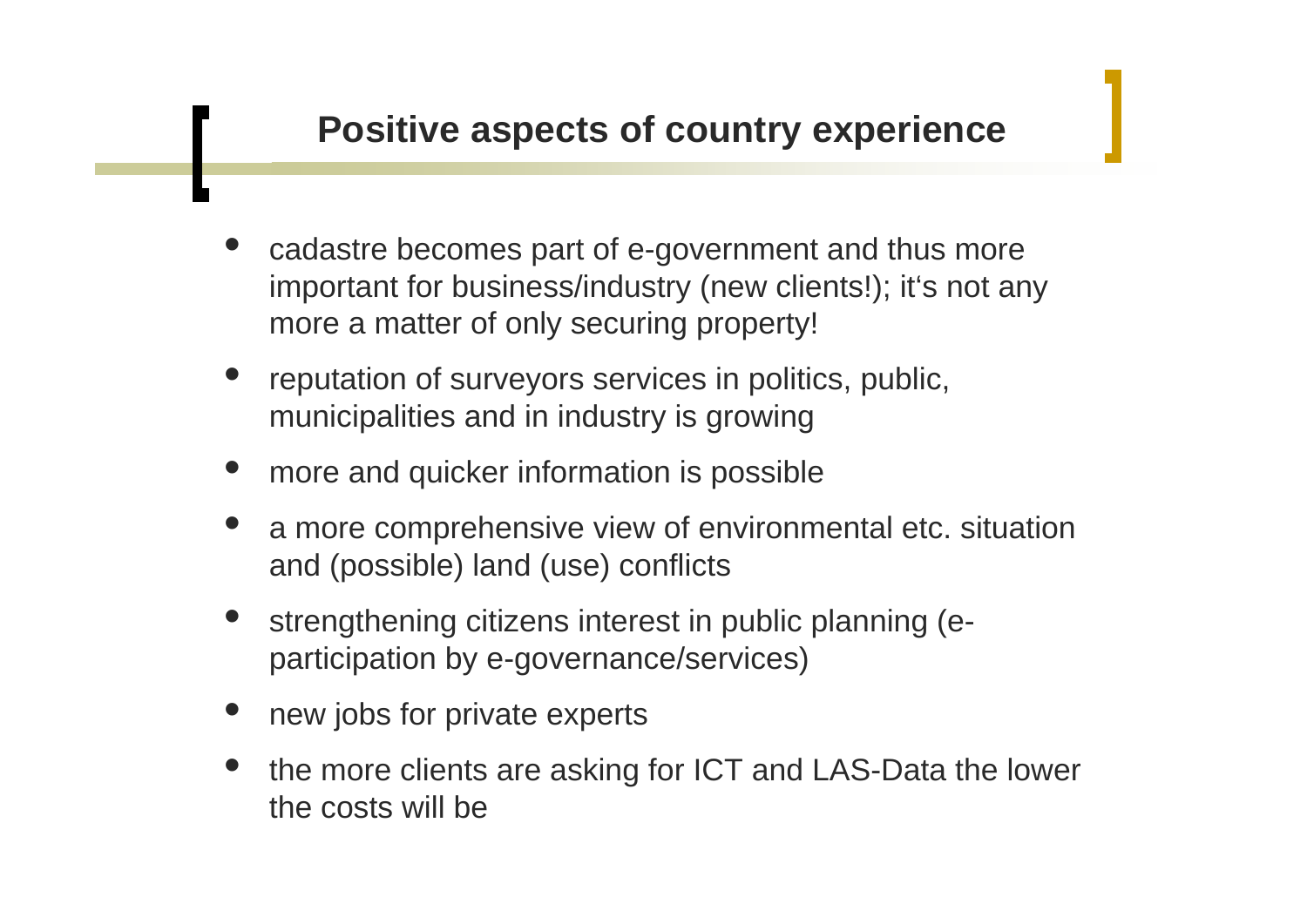- $\bullet$  German Land Administration Systems are not explicitly focussed on EESSD
- $\bullet$  "black box" surveying and new ICT reduces state personal staff and jobs
- $\bullet$  increasing clients and users demands can't be met in time enough or not at all
- $\bullet$  emerging of ICT and surveying endangers surveyors influence and role
- $\bullet$  too many clients ask for data and information without will to charge adequately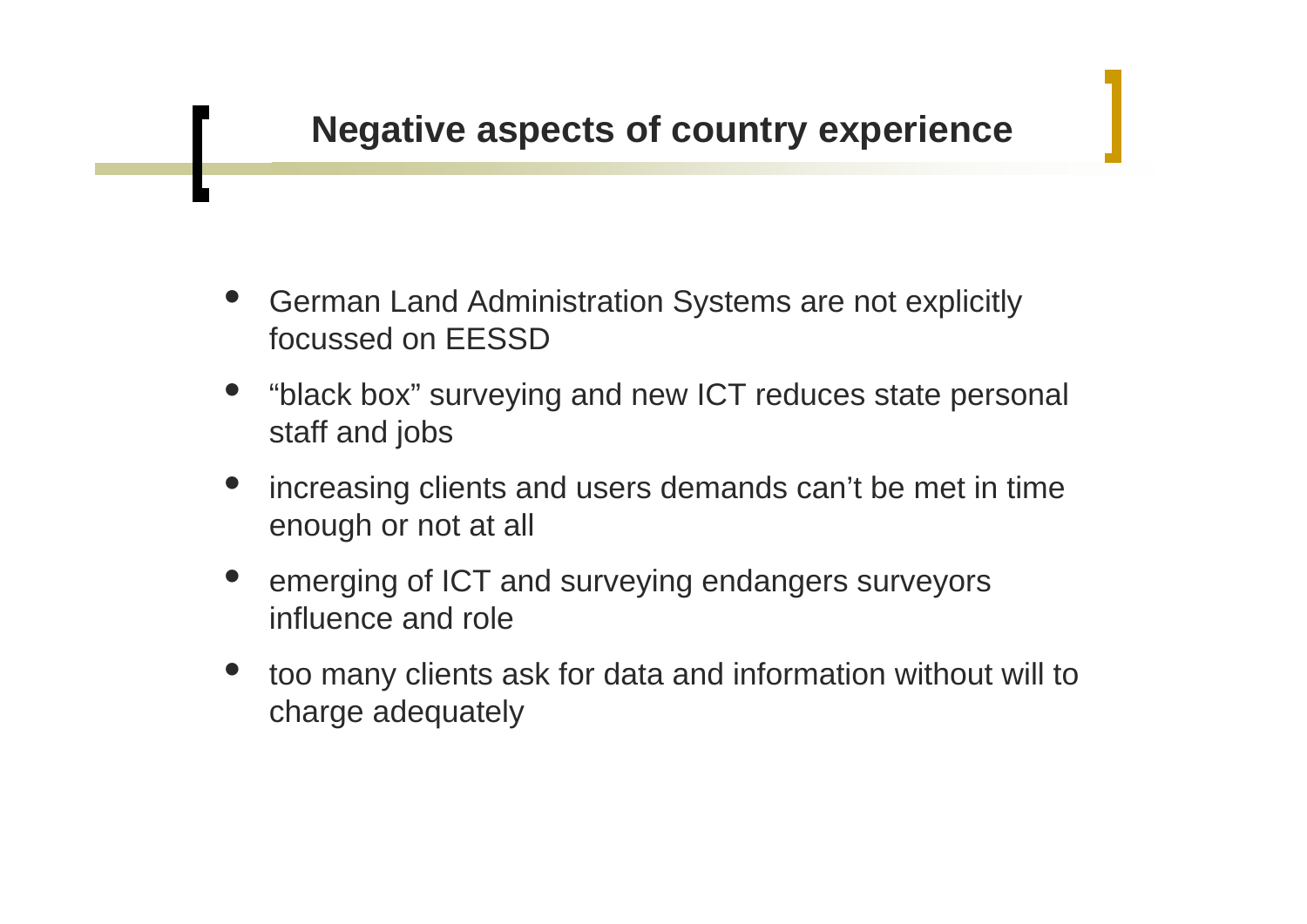## **To do list for German (and other?) LAS experts**

We should aim at

- $\bullet$  recognition of the importance of spatial data infrastructure by politics and government
- $\bullet$  local and Länder SDI initiatives as prerequisites for a national SDI
- $\bullet$ user-orientation as the key to a successful and sustainable SDI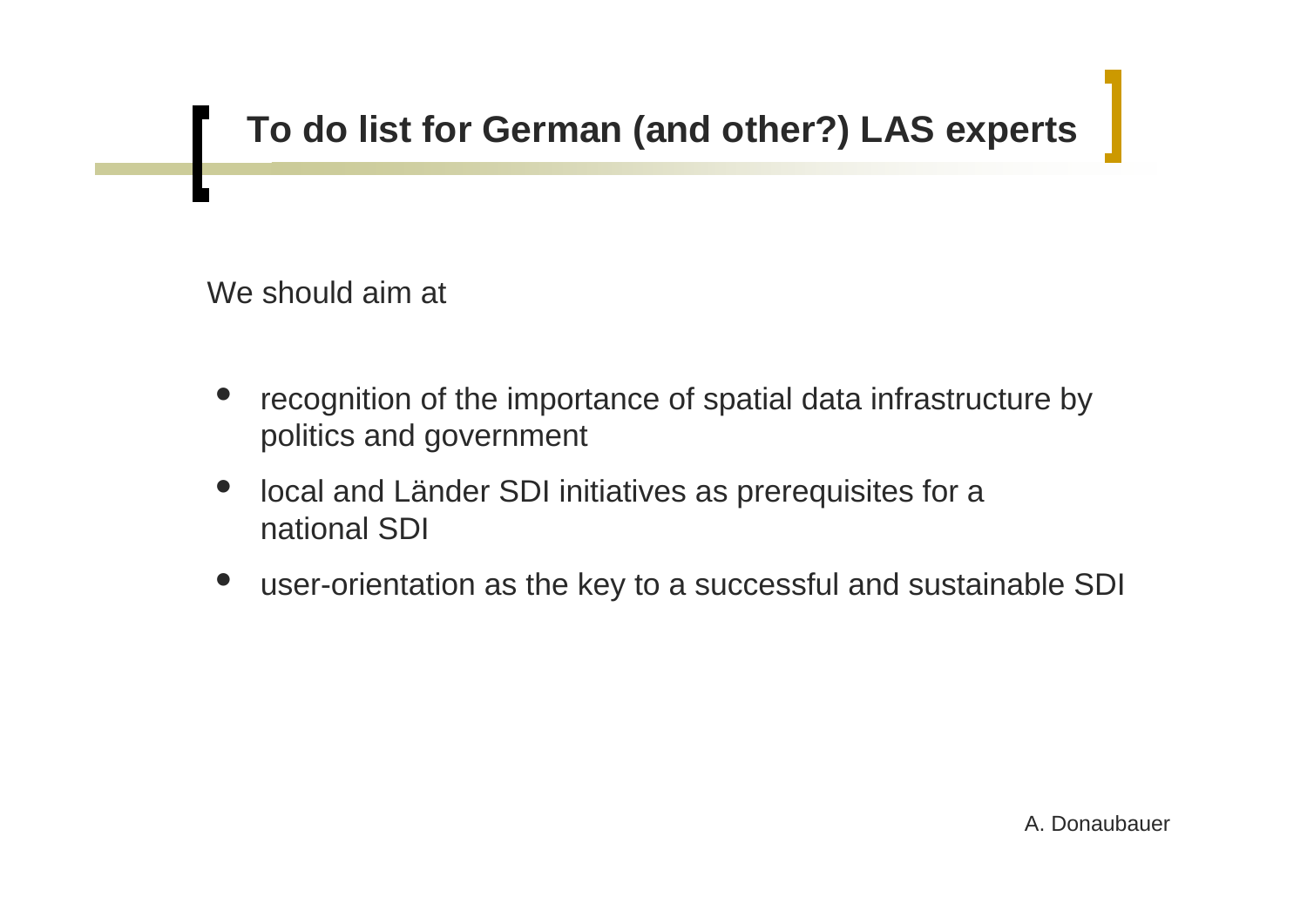## **Buildings in the (multi-purpose?) Cadastre**

- $\bullet$ parcel owner
- $\bullet$ parcel number
- $\bullet$ geometry
- $\bullet$ buildings
- $\bullet$ state soil type evaluation
- $\bullet$ • actual land use

modelled in, respective based on ALKIS/ATKIS/AFIS

 $\bullet$ legal public restrictions (not private one)

### to **be combined with**

- $\bullet$ orthophotos
- $\bullet$

…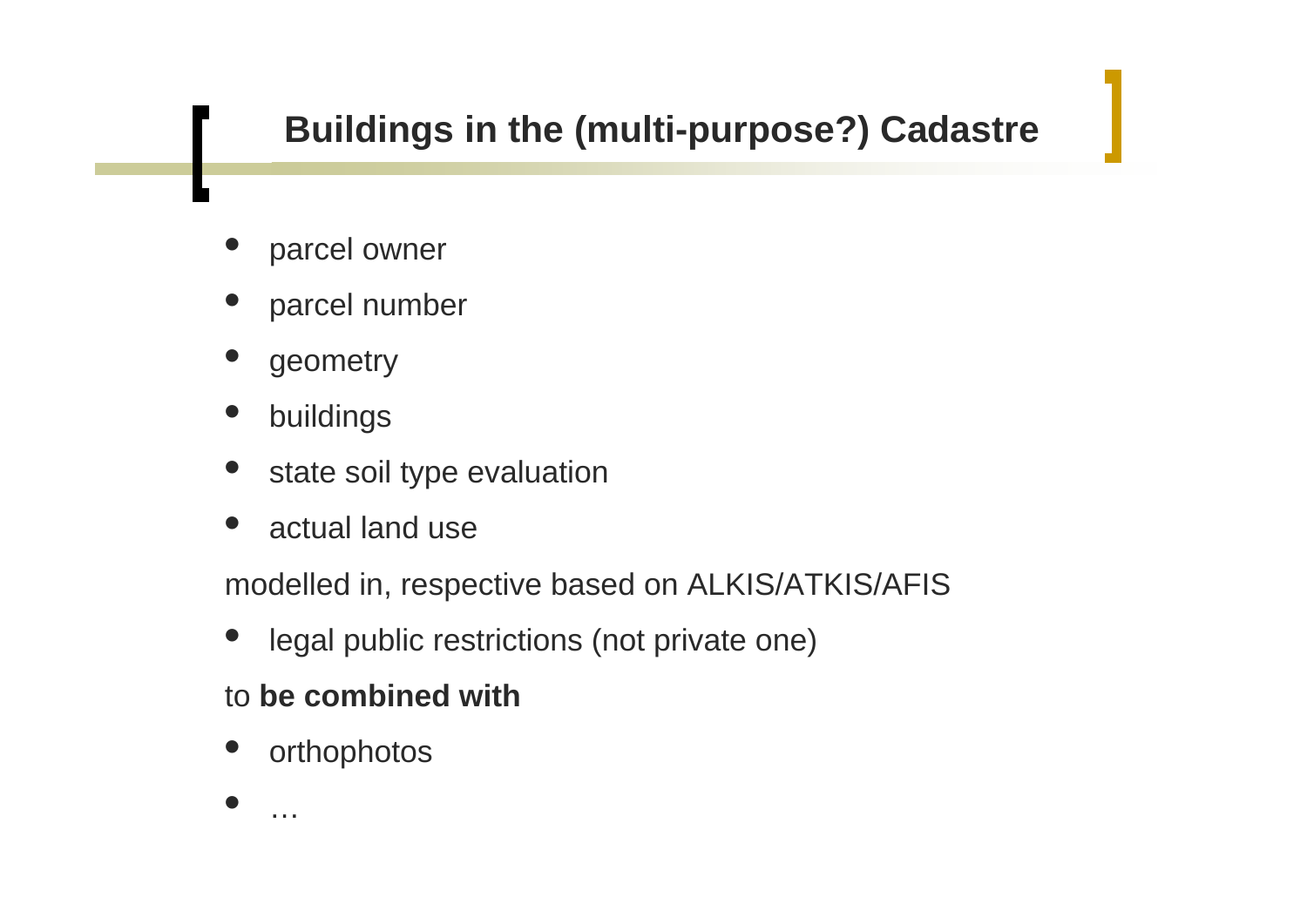### **EU-Influences**

• see fore mentioned influential initiatives like EU-PSIdirective, INSPIRE, EU-EULIS-project, EU-Companyregister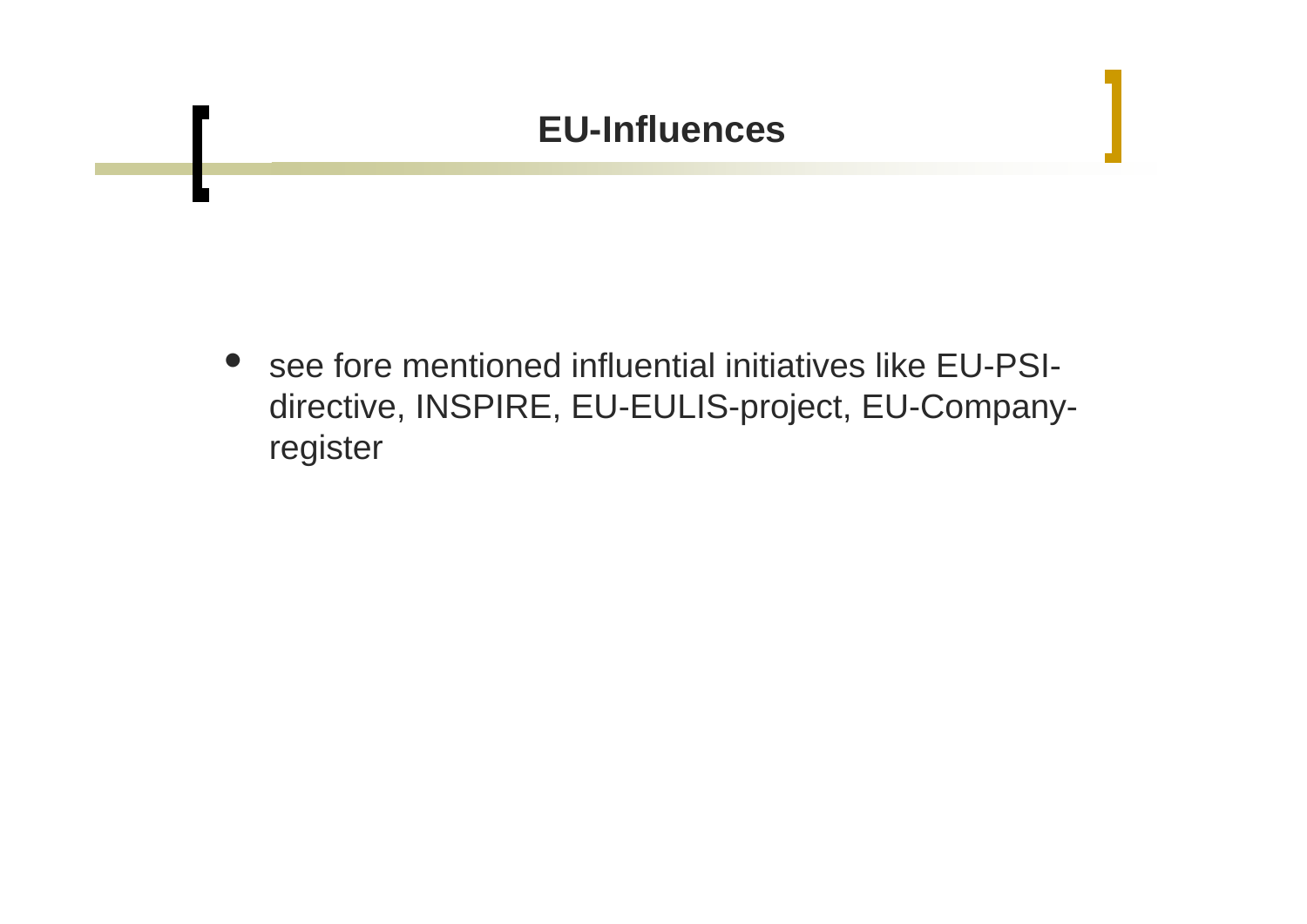- $\bullet$ GDI and IGDB is a daily tool in politics
- $\bullet$ dynamics of land markets will be reflected in real time
- $\bullet$  regular participatory approach for the need and the use of data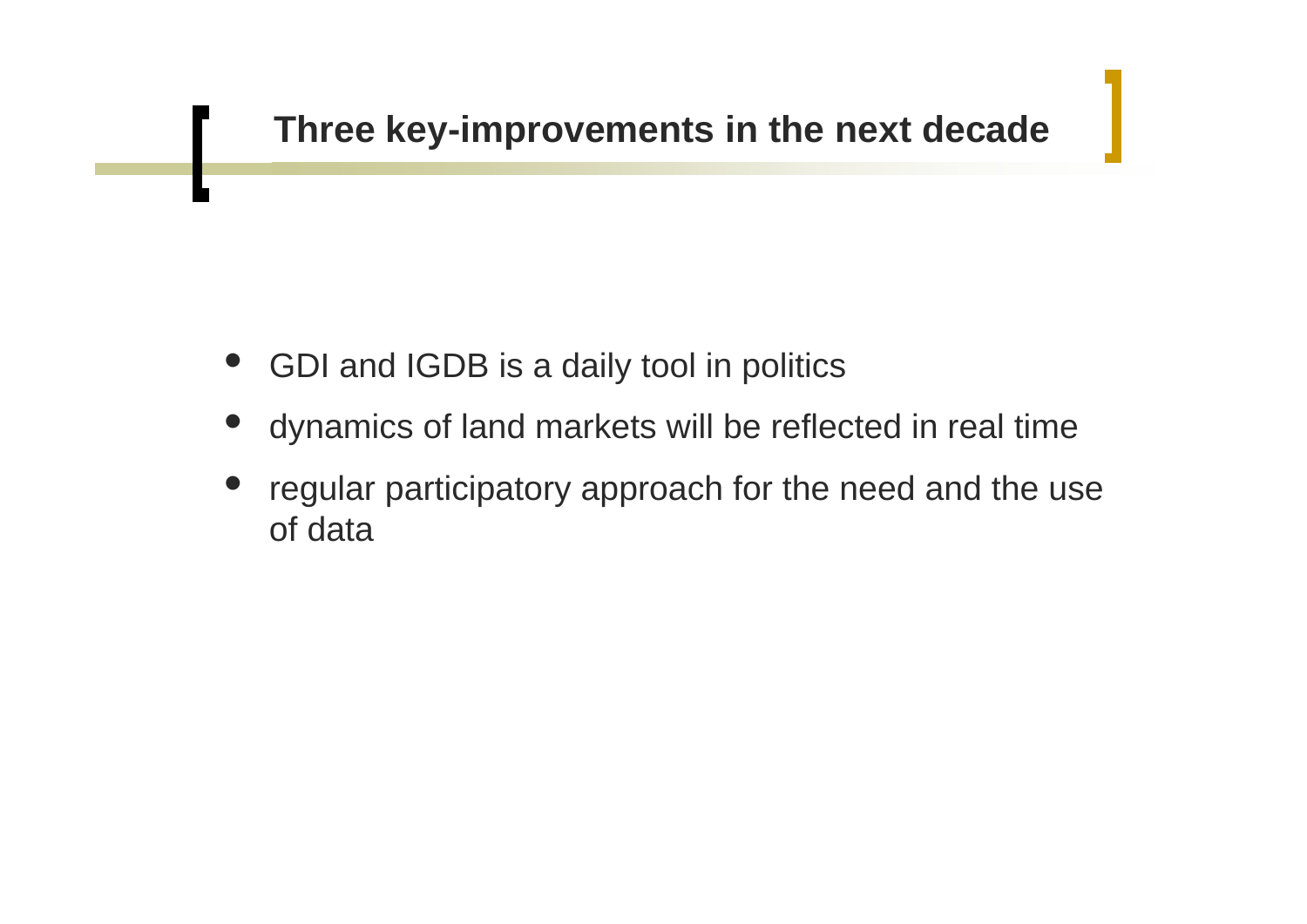- $\bullet$ Can such a model really function everywhere?
- $\bullet$  Does it respect enough individual/local habits, traditions and informal processes or isn't it too much technology – and business – driven/oriented?

### **First Conclusion:**

Can we transfer success stories?

Yes, but only if we care about the whole bundle of interrelated work processes and improve these functions as well. These work processes are again linked with local traditions and habits.